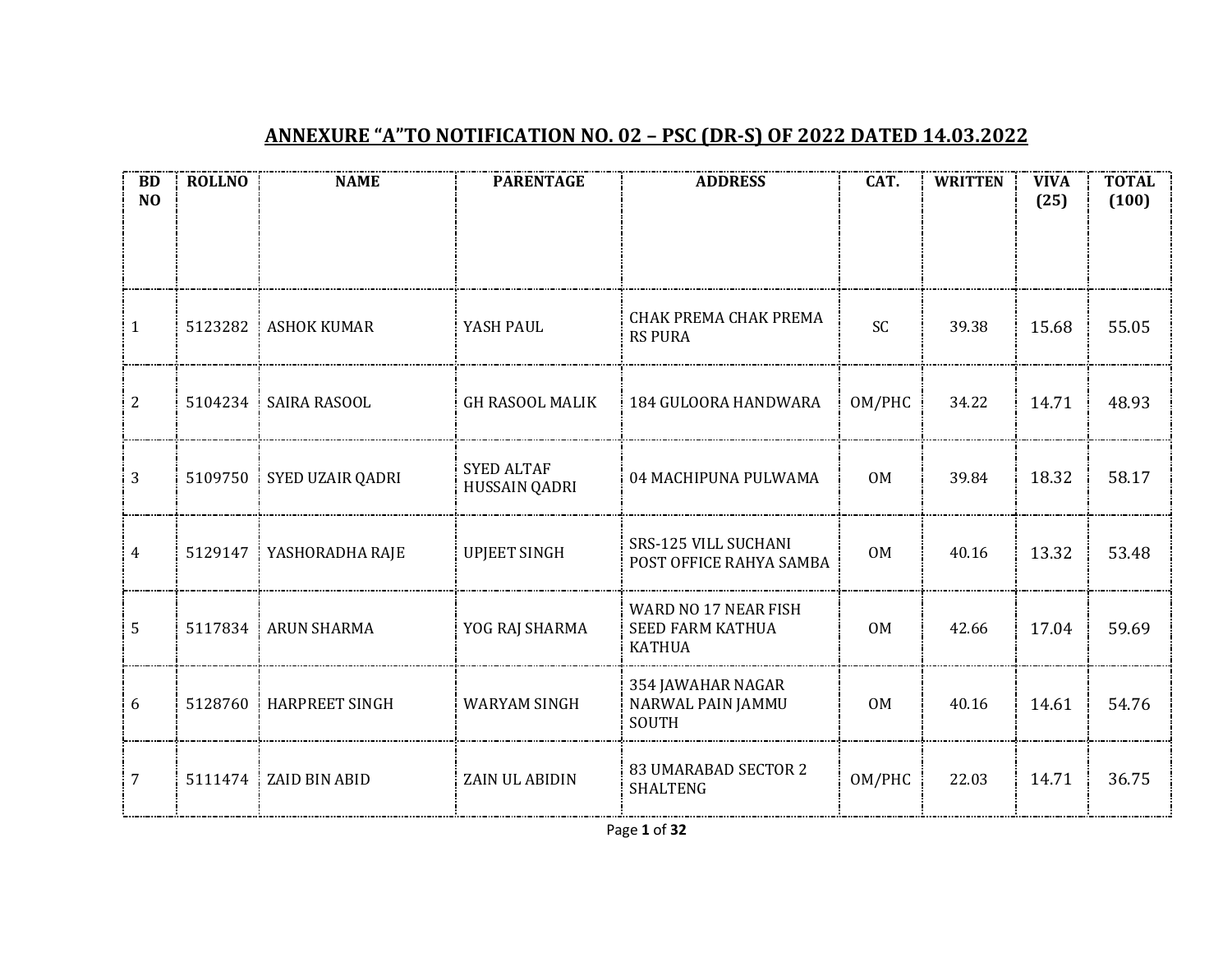| 8    | 5103914 | MOHAMMAD MUQSIT<br><b>WANI</b>       | SHOWKAT WANI                        | 215 WANI MOHALLAH<br>SAFAPORA MANASBAL LAR                                     | OM/PHC         | 29.69 | 19.75 | 49.44 |
|------|---------|--------------------------------------|-------------------------------------|--------------------------------------------------------------------------------|----------------|-------|-------|-------|
| 9    | 5122690 | <b>SURESH KUMAR</b>                  | YASH PAUL                           | VILLAGE CHAK PREMA PO<br>RATHANA TEHSIL R S PURA                               | <b>SC</b>      | 35.47 | 17.07 | 52.54 |
| 10   | 5102908 | <b>SYED ASIAH PARVEEN</b><br>ANDRABI | SYED AFTAB AHMAD<br>ANDRABI         | ZADOORA PULWAMA PEER<br>MOHALLA PULWAMA                                        | 0 <sub>M</sub> | 40.16 | 17.21 | 57.37 |
| : 11 |         | 5125754 AMANDEEP SINGH               | <b>WARYAM SINGH</b>                 | 226/D ADARSH ENCLAVE<br>LANE NO. 2 SECTOR 1<br>TRIKUTA NAGAR JAMMU             | <b>SC</b>      | 39.53 | 17.14 | 56.67 |
| 12   |         | 5122539   ABHISHEK SAMBYAL           | YUVRAJ SINGH<br>SAMBYAL             | MANDI DANSAL NEAR GOVT<br><b>ITI SAMBA</b>                                     | <b>OM</b>      | 43.44 | 18.36 | 61.79 |
| 13   | 5129472 | <b>DANISH WAZIR</b><br>-1            | <b>WAZIR HUSSAIN</b>                | 133 WARD NO.4 FATEHPUR<br><b>CHATYAR RAJOURI</b>                               | <b>ST</b>      | 34.38 | 15.96 | 50.34 |
| 14   | 5126317 | PALLVI VERMA                         | <b>VINOD KUMAR</b><br><b>VERMA</b>  | H.NO. 78 SECTOR B TIRATH<br><b>NAGAR TALAB TILLO</b><br><b>JAMMU</b>           | 0M             | 40.31 | 19.46 | 59.78 |
| 15   | 5110078 | <b>SYED ASIM IFTIKHAR</b><br>QADRI   | <b>SYED MOHD</b><br><b>IFTIKHAR</b> | <b>CHINAR COLONY RAHAT</b><br><b>LANE BATAPORA</b><br><b>BATAPORA SRINAGAR</b> | 0 <sub>M</sub> | 44.69 | 19.54 | 64.22 |
| 16   | 5119572 | ANIL DIGRA                           | <b>WARYAM SINGH</b>                 | H.NO.226D ADARSH<br><b>ENVLAVE SEC-1EXT.</b><br>TRIKUTA NAGAR                  | <b>SC</b>      | 35.94 | 13.04 | 48.97 |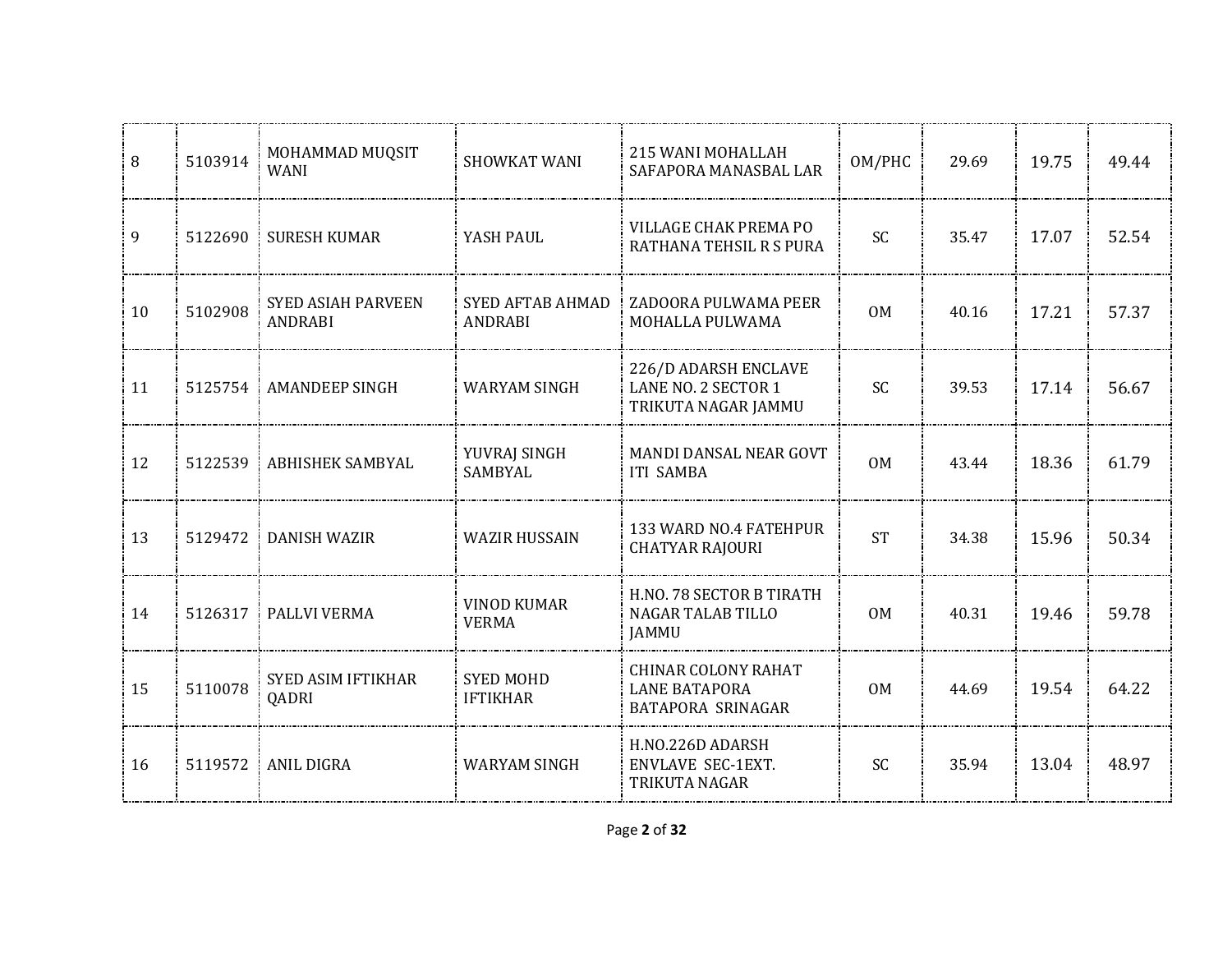| 17 | 5101515 | SYED AMJID HUSSAIN                | <b>SYED MUZAFFER</b><br><b>SHAH</b> | 101 GAZIDOORI DOONIPORA<br>ALAMGARI BAZAR EIDGAH<br>SRINAGAR           | 0M             | 39.84 | 18.50 | 58.34 |
|----|---------|-----------------------------------|-------------------------------------|------------------------------------------------------------------------|----------------|-------|-------|-------|
| 18 |         | 5129319 INTIKHAB ALLAM            | <b>SHEIK FAYAZ</b><br><b>AHMAD</b>  | 79 SHAMUSABAD BEMINA                                                   | 0 <sub>M</sub> | 40.00 | 17.32 | 57.32 |
| 19 | 5125284 | MOHD AJAZ UL REHMAN               | <b>SHAH MOHD</b><br><b>TANTRAY</b>  | WAND TANTRIAN VILLAGE<br><b>LORAN TEH MANDI DISTT</b><br><b>POONCH</b> | 0M             | 39.38 | 17.14 | 56.52 |
| 20 |         | 5128643   PIYUSH GUPTA            | VIJAY KUMAR GUPTA                   | 177A GANDHI NAGAR<br><b>JAMMU</b>                                      | 0 <sub>M</sub> | 43.75 | 15.86 | 59.61 |
| 21 |         | 5129811 ANKUSH THAPA              | TARA CHAND THAPA                    | HNO 108 SECTOR 1-C EAST<br><b>EXTENSION TRIKUTA</b><br>NAGAR JAMMU     | SC             | 37.34 | 14.68 | 52.02 |
| 22 | 5105829 | <b>DANISH SALEEM</b>              | <b>SALEEM UD DIN</b>                | SALEEM UD DIN S HOUSE<br><b>DRINGLA KARNAH</b>                         | <b>ST</b>      | 38.59 | 18.32 | 56.92 |
| 23 | 5100465 | <b>UMER SHABIR LONE</b>           | <b>SHABIR AHMAD</b><br>LONE         | <b>301 TIKEN BATPORA</b><br><b>PULWAMA</b>                             | <b>OM</b>      | 41.09 | 18.36 | 59.45 |
| 24 | 5111404 | DARAFSHAN AIMAN<br><b>SHAKEEL</b> | SHAKEEL AHMAD<br><b>BHAT</b>        | MASJID SHARIEF CHYRIBUG<br>TRAL                                        | 0 <sub>M</sub> | 44.22 | 18.29 | 62.50 |
| 25 |         | 5116596 CHOTA LAL VERMA           | <b>TARA CHAND</b><br><b>VERMA</b>   | <b>HOUSE NO. 84 SAI KALAN</b><br><b>SUCHETGARH</b>                     | ALC/IB         | 37.81 | 18.29 | 56.10 |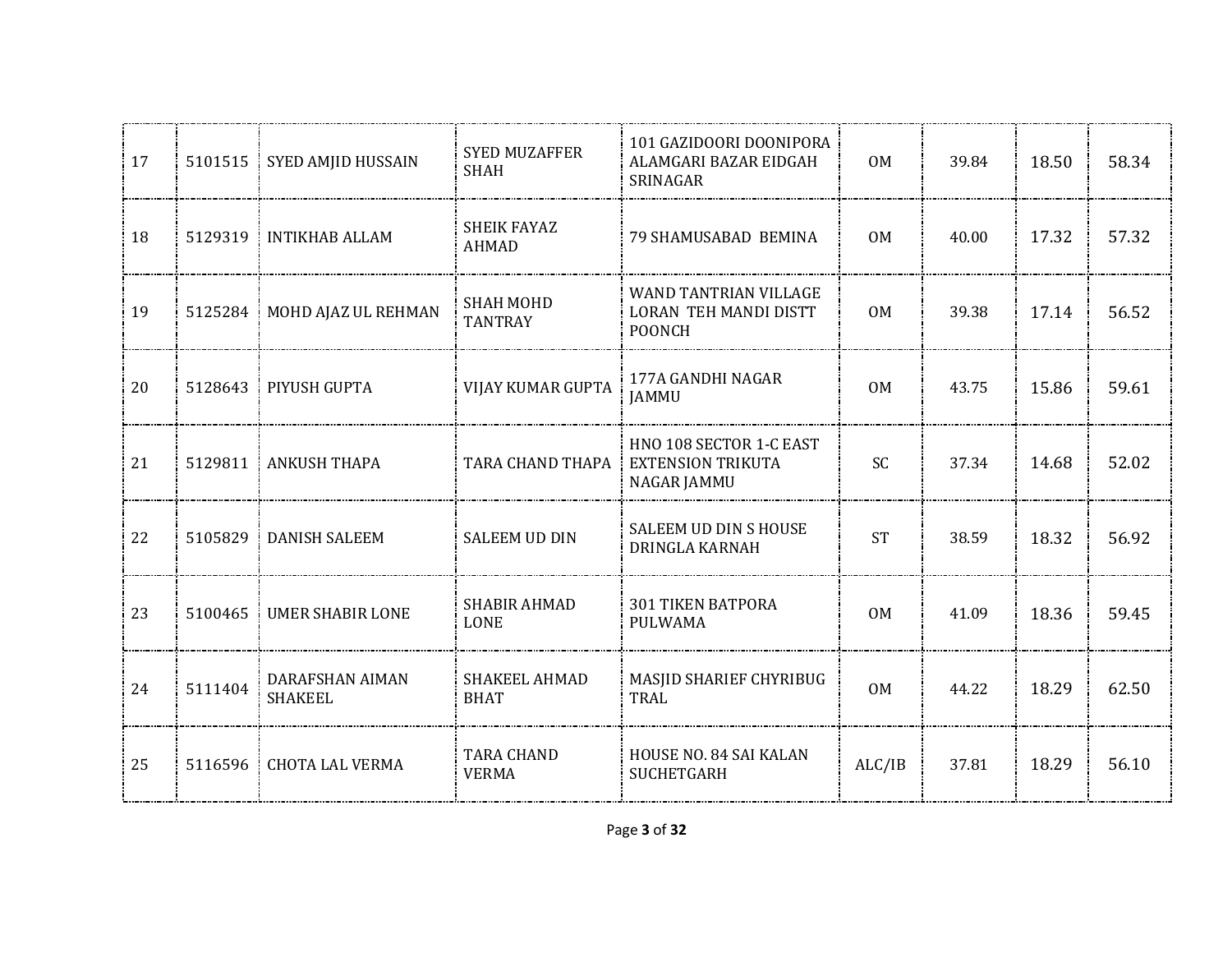| 26 | 5116545 | <b>LAYAKAT ALI</b>        | <b>SAID MOHD</b>              | 00 R/O PANJNARA<br><b>KOTERANKA</b>                | ST/PHC         | 31.41 | 14.43 | 45.83 |
|----|---------|---------------------------|-------------------------------|----------------------------------------------------|----------------|-------|-------|-------|
| 27 |         | 5105791 MOHD SUFDER BHAT  | AB AHAD BHAT                  | 138 SRANDOO KULGAM                                 | EWS            | 35.00 | 19.68 | 54.68 |
| 28 | 5127557 | <b>KESHAV BADYAL</b>      | <b>TARSEM LAL</b>             | 25 HARSATH GHAGWAL                                 | 0M             | 39.84 | 16.93 | 56.77 |
| 29 | 5121306 | SHAKSHI BARGOTRA          | <b>SANJEEV KUMAR</b>          | PREM VIHAR NAGBANI<br>NAGBANI JAMMU                | 0 <sub>M</sub> | 39.84 | 17.07 | 56.92 |
| 30 | 5115626 | SIMRAN SALOTRA            | <b>TARSEM KUMAR</b>           | 585 EP PEERMITHA JAMMU                             | <b>SLC</b>     | 41.09 | 17.07 | 58.17 |
| 31 | 5123627 | ANSHILA RAINA             | <b>SANJAY RAINA</b>           | <b>5 KAILASH VIHAR NETER</b><br>KOTHI LOWER BARNAI | <b>OM</b>      | 42.66 | 18.32 | 60.98 |
| 32 | 5109449 | <b>OWAIS AHMED RISHOO</b> | <b>SHABIR AHMED</b><br>RISHOO | 00 SHANGROO BHALLA                                 | <b>RBA</b>     | 40.31 | 14.71 | 55.03 |
| 33 | 5118823 | <b>AKASH MALGOTRA</b>     | <b>VED PARKASH</b>            | 104P SECTOR 1 TRIKUTA<br><b>NAGAR</b>              | 0 <sub>M</sub> | 42.34 | 18.29 | 60.63 |
| 34 | 5111142 | WAQAR RASHID MALIK        | AB RASHID MALIK               | 114 GULOORA LANGATE                                | <b>OM</b>      | 42.03 | 15.96 | 58.00 |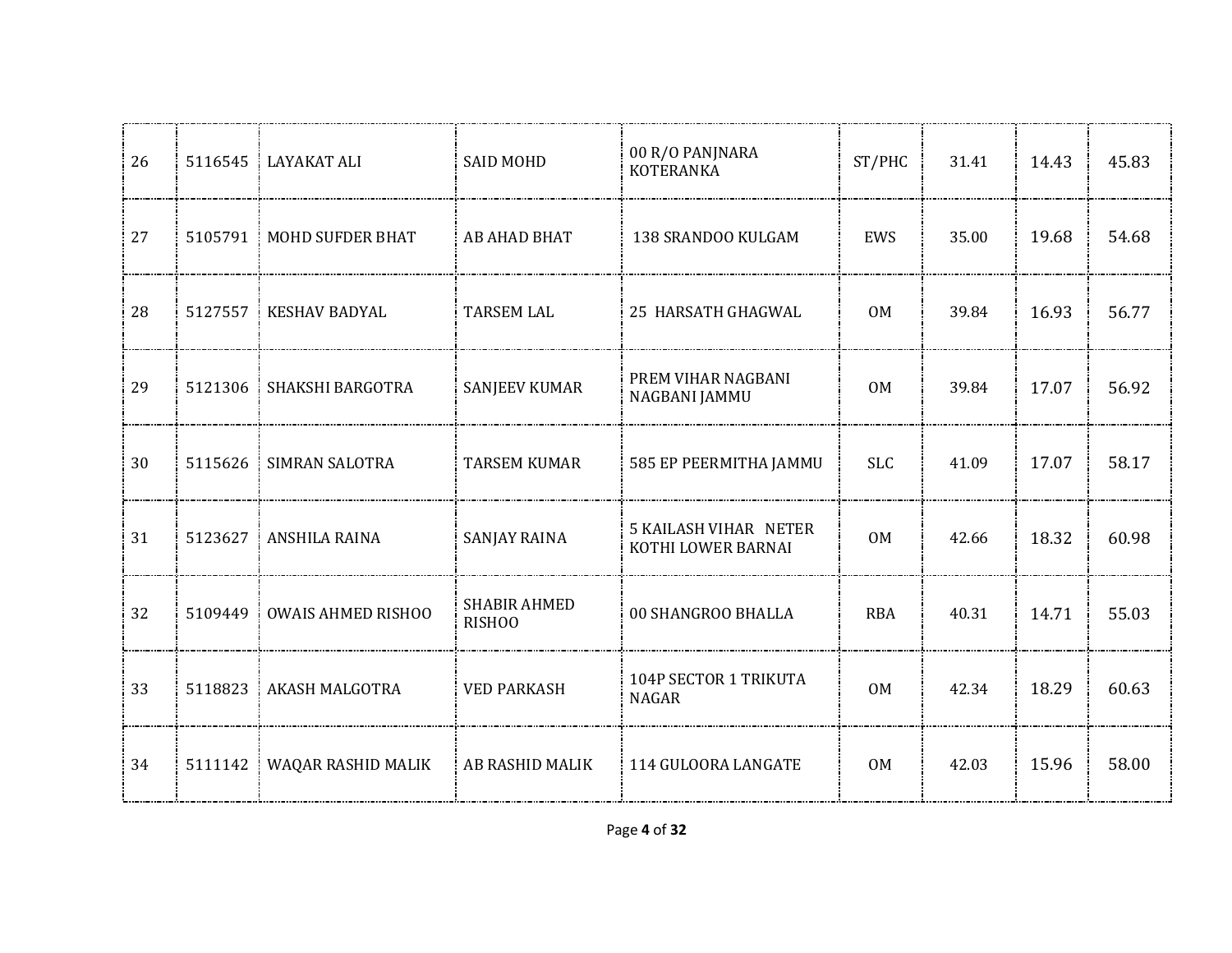| 35 | 5122486 | ANURODHAN GUPTA       | <b>SURINDER KUMAR</b><br><b>GUPTA</b> | 10 C LANE NO 5 BHAWANI<br><b>NAGAR TALAB TILLO</b>                         | 0 <sub>M</sub> | 42.97 | 17.04 | 60.01 |
|----|---------|-----------------------|---------------------------------------|----------------------------------------------------------------------------|----------------|-------|-------|-------|
| 36 | 5102578 | <b>QAZI MUHAZIB</b>   | <b>QAZI MANZOOR</b><br><b>AHMAD</b>   | <b>16 OPPOSITE SIR SYED</b><br><b>GATE KASHMIR</b><br>UNIVERSITY HAZRATBAL | 0 <sub>M</sub> | 42.81 | 17.21 | 60.02 |
| 37 | 5113344 | <b>RAJA UMER</b>      | RIYAZ AHMAD NAIK                      | <b>58 NAIK MOHALLA</b><br><b>RATNIPORA</b>                                 | EWS            | 44.53 | 19.92 | 64.45 |
| 38 | 5113751 | ABDUL MUJEEB DALAL    | RAFIQ AHMAD<br>DALAL                  | 4258 23 DAL COLONY<br>NAKHASI MOHALLA<br>KANIPORA SHOPIAN                  | 0 <sub>M</sub> | 47.19 | 18.58 | 65.77 |
| 39 | 5104574 | <b>SHAKIR RIYAZ</b>   | RIYAZ AHMAD<br><b>RATHER</b>          | 141 DIAROO KEEGAM                                                          | <b>RBA</b>     | 38.59 | 14.75 | 53.34 |
| 40 | 5124085 | <b>AJAY KUMAR</b>     | <b>SURINDER PAL</b><br><b>SINGH</b>   | NA VILLAGE LAYIAN PO<br><b>CHANDU CHAK</b><br>SUCHETGARH RS PURA           | ALC/IB         | 37.50 | 18.21 | 55.71 |
| 41 | 5100865 | ARIF HUSSAIN LAWAY    | QAMAR U ZAMAN<br><b>LAWAY</b>         | 173 MANZGAM D.H.PORA                                                       | <b>RBA</b>     | 41.25 | 14.75 | 56.00 |
| 42 | 5108247 | SYED ZAID BIN SHAMAS  | PIRZADA SHAMAS<br><b>UD DIN</b>       | DARSHIPURA CHAREEL<br>LAMBAR, BANIHAL.                                     | <b>RBA</b>     | 44.06 | 18.33 | 62.40 |
| 43 | 5127712 | <b>SAURAV TAGOTRA</b> | <b>SURINDER KUMAR</b>                 | C/O-SURINDER KUMAR<br><b>GHARI BISHNA KHOUR</b>                            | ALC/IB         | 44.53 | 18.38 | 62.91 |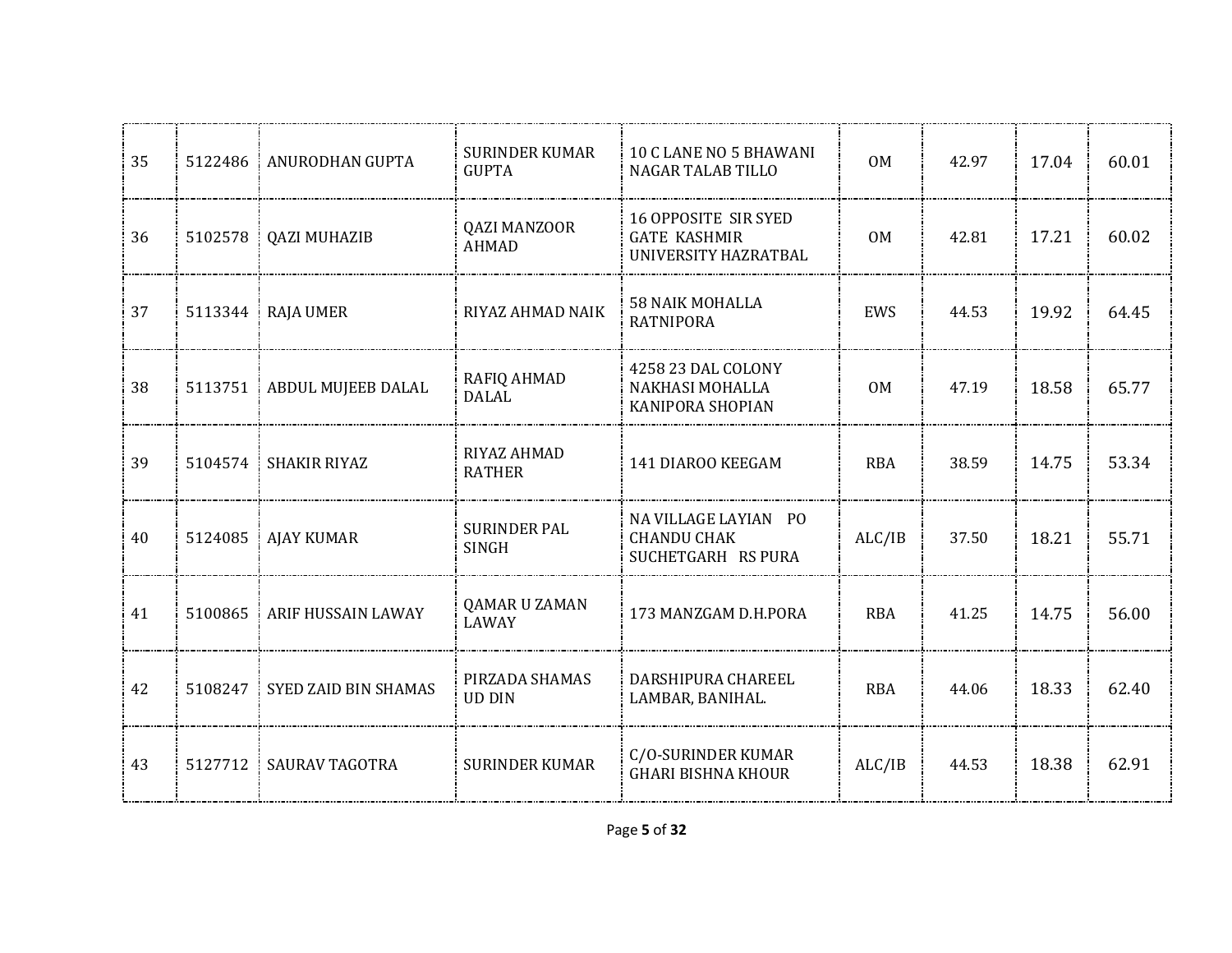| 44 | 5120841 | NEERAJ WADHERA                         | <b>SK WADHERA</b>                        | 648-A GANDHI NAGAR<br><b>BAHU</b>                                                                | 0 <sub>M</sub> | 45.00 | 18.25 | 63.25         |
|----|---------|----------------------------------------|------------------------------------------|--------------------------------------------------------------------------------------------------|----------------|-------|-------|---------------|
| 45 | 5119153 | <b>ISHRAT MALIK</b>                    | SADIQ HUSSAIN<br><b>MALIK</b>            | <b>B.C.205 JEEWAN SHAH</b><br>SHAHIDI CHOWK JAMMU                                                | <b>SLC</b>     | 40.31 | 19.89 | 60.21         |
| 46 | 5124679 | <b>SUVAN SHARMA</b>                    | T R RAINA                                | H.NO.2 TULSI VIHAR<br>MAHESHPURA CHOWK                                                           | 0M             | 45.00 | 19.86 | 64.86         |
| 47 | 5101516 | <b>JAMSHEED HAMID</b><br><b>RATHER</b> | <b>AB HAMID RATHER</b>                   | <b>43 RATHER MOHALLAH</b><br>KARHAMA KUPWARA                                                     | <b>RBA</b>     | 40.16 | 14.75 | 54.91         |
| 48 | 5100831 | RAJA ARBASS ALI KHAN<br><b>BAMBA</b>   | RAJA MOHAMMAD<br><b>ABASS KHAN BAMBA</b> | HOUSE NO.144 PEHLIPORA<br><b>BONIYAR</b>                                                         | <b>PSP</b>     | 36.56 | 18.36 | 54.92         |
| 49 | 5116920 | <b>KARAN GUPTA</b>                     | <b>SURINDER KUMAR</b>                    | 189 LANE-3 WARD-55<br><b>GREATER JAMMU COLONY</b><br><b>CARMEL CONVENT SCHOOL</b><br><b>ROAD</b> | 0M             | 46.09 | 14.57 | 60.67         |
| 50 | 5127804 | <b>SUMEET BANDRAL</b>                  | <b>SURINDER SINGH</b>                    | MIG 119 PHASE 1 HOUSING<br><b>COLONY UDHAMPUR</b>                                                | 0 <sub>M</sub> | 40.94 | A     | <b>ABSENT</b> |
| 51 | 5125770 | <b>VARUN SHARMA</b>                    | <b>RAVINDER SHARMA</b>                   | P/O SAMOTE SAMOTE<br><b>SURANKOTE</b>                                                            | <b>PSP</b>     | 39.38 | 12.04 | 51.41         |
| 52 |         | 5116623 AVICHAL GUPTA                  | <b>SUNIL RATAN GUPTA</b>                 | HNO 45 SEC - 1 VIVEK<br>VIHAR PALOURA JAMMU                                                      | 0M             | 51.09 | 19.43 | 70.52         |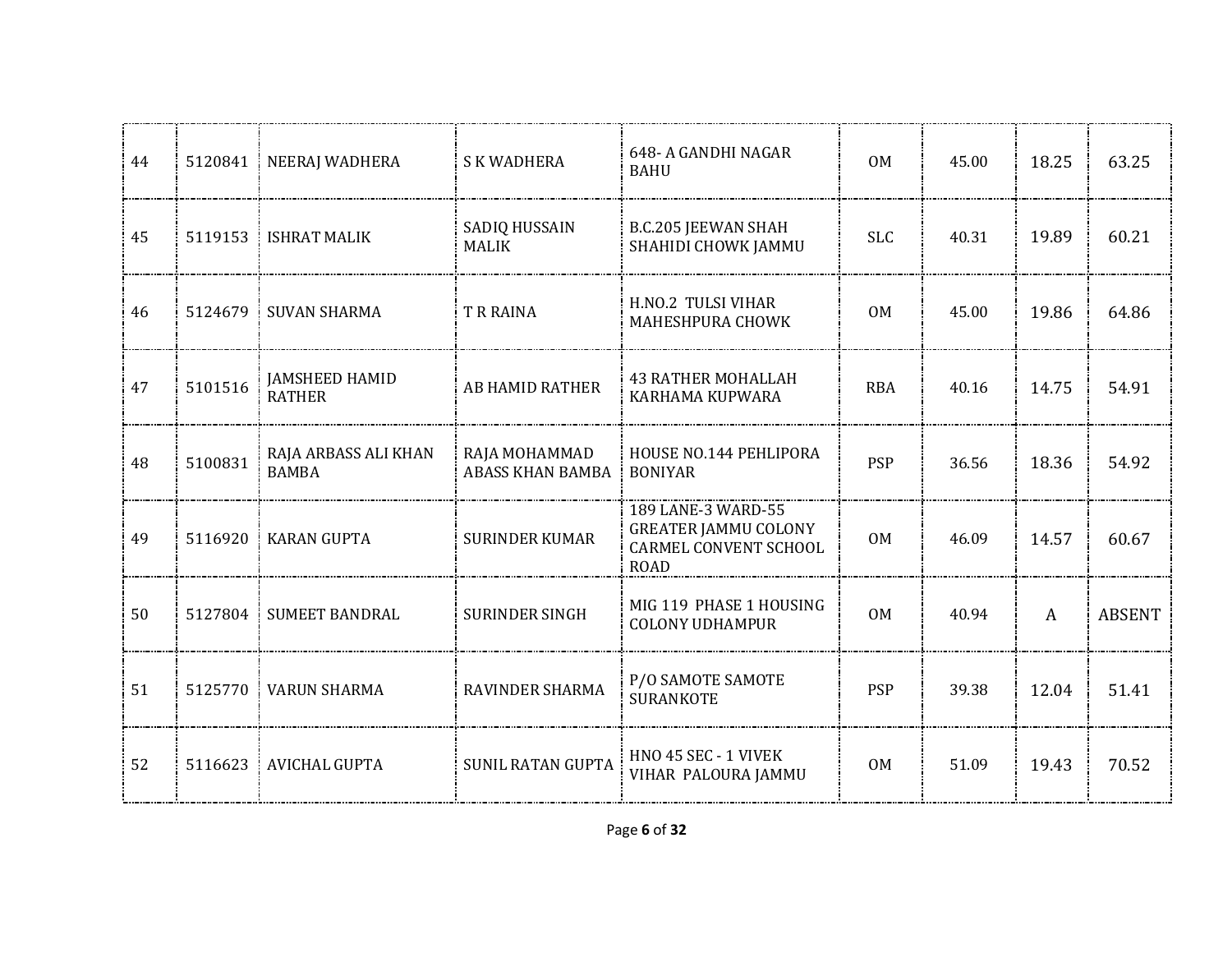| 53 | 5127716 | <b>KAMAL BHAGAT</b>             | <b>SOM DUTT</b>                   | <b>31 KILICH PUR ARNIA</b>                                                                | <b>SC</b>      | 35.94 | 19.61 | 55.54         |
|----|---------|---------------------------------|-----------------------------------|-------------------------------------------------------------------------------------------|----------------|-------|-------|---------------|
| 54 | 5121687 | <b>ANUP KUMAR</b>               | <b>SUDESH KUMAR</b>               | <b>NEAR GURURAVIDASS</b><br>TEMPLE VILLAGE CHACK<br>NATHAL P/O SANJIMORE<br>DISTT. KATHAU | SC             | 37.50 | 14.57 | 52.07         |
| 55 | 5121325 | <b>MOHSIN BILAL</b>             | <b>NIAZ AHMED</b>                 | <b>VILLAGE HARI SURANKOTE</b><br><b>SURANKOTE</b>                                         | <b>ST</b>      | 35.00 | 17.14 | 52.14         |
| 56 | 5116256 | <b>RAJAT SUDAN</b>              |                                   | VPO BHOUR CAMP WARD<br>SUDARSHAN KUMAR   NO.02 CHATHA CHATHA<br><b>JAMMU SOUTH</b>        | EWS            | 41.41 | 18.14 | 59.55         |
| 57 | 5112948 | TABIND MAQBOOL                  | PEER MAQBOOL<br><b>AHMAD</b>      | 26/7 FCI LANE NEAR<br>SHIVALYA MANDIR CHOTTA<br><b>BAZAAR P/O KARANAGAR</b>               | 0M             | 40.00 | 17.21 | 57.21         |
| 58 | 5109530 | <b>IRSHAD NAZIR SHAH</b>        | <b>NAZIR AHMAD SHAH</b>           | 115 BABHARA ASTANPORA<br><b>PULWAMA</b>                                                   | <b>OM</b>      | 40.31 | A     | <b>ABSENT</b> |
| 59 | 5104079 | MEEM ZULQARNAIN<br><b>NISAR</b> | NISAR AHMAD BHAT                  | 122 DEGJIPORA KHIRAM<br><b>SRIGUFWARA</b>                                                 | 0 <sub>M</sub> | 40.16 | 17.11 | 57.26         |
| 60 | 5108387 | RAKHSHAN PEERZADA               | PEERZADA GHULAM<br><b>JEELANI</b> | <b>65 LALNAGAR METHAN</b><br>ROAD CHANAPORA<br><b>CHANAPORA</b>                           | 0 <sub>M</sub> | 41.72 | 15.93 | 57.65         |
| 61 | 5108345 | MOHMAD RAFEEQ BABA              | NOOR MOHMAD<br><b>BABA</b>        | 310 RATHSON BEERWAH                                                                       | EWS            | 41.25 | 17.11 | 58.36         |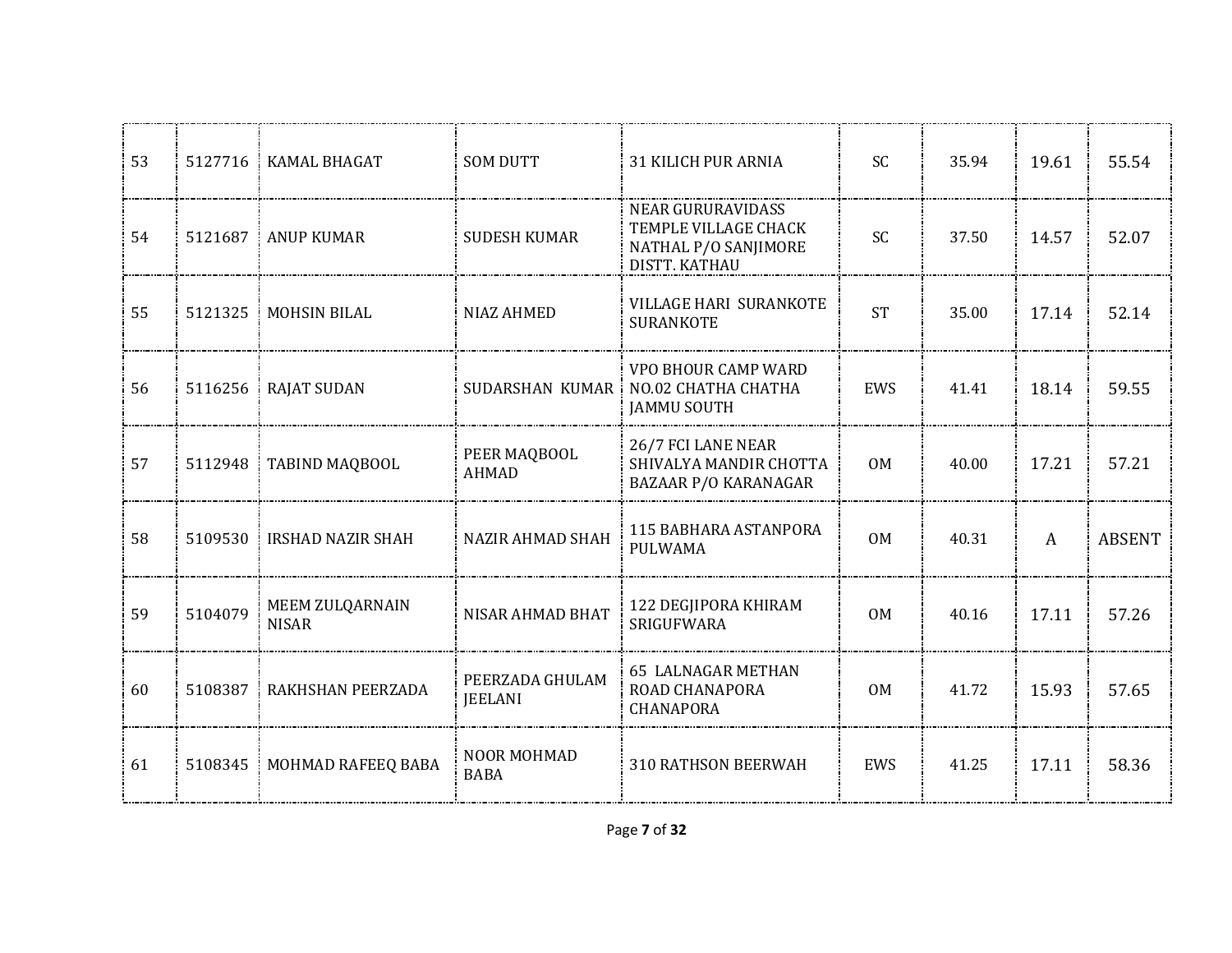| 62 |               | 5109884   MIR ABDUL MUJEEB   | NISSAR AHMED MIR     | 17 MOKDAM MOHALLA<br><b>BUCHROO KULGAM</b>                                  | 0 <sub>M</sub> | 40.16 | 19.61        | 59.76         |
|----|---------------|------------------------------|----------------------|-----------------------------------------------------------------------------|----------------|-------|--------------|---------------|
| 63 |               | 5124818 SHAHRUKH KHAN        | NISSAR HUSSAIN       | 53 KHABLAN THANAMANDI                                                       | <b>PSP</b>     | 38.59 | 16.04        | 54.63         |
| 64 |               | 5126654 ABHISHEK NARANGYAL   | <b>SUKHDEV SINGH</b> | 195 LANGERIAL R.S. PURA                                                     | ALC/IB         | 37.19 | 18.39        | 55.58         |
| 65 | 5123227       | <b>SHUBAM SHARMA</b>         | SUKHJEET DOGRA       | VIJAY NIWAS MOHALLA<br><b>BRAHMANA WARD NO.1</b><br>VILL. NARWAL BALA JAMMU | EWS            | 36.41 | 15.82        | 52.23         |
| 66 |               | 5104677   MUJEEB UL HAQ WANI | NAZIR AHMAD WANI     | 96 RAKHI LAJURAH NEAR<br><b>JAMIA AHLULHADITH</b><br>LAJURAH PULWAMA        | 0M             | 42.50 | 18.61        | 61.11         |
| 67 | 5123045       | RAJAT BHARDWAJ<br>÷          | <b>SUNIL KUMAR</b>   | WARD NO. 3 RAMKOTE<br><b>RAMKOTE</b>                                        | 0 <sub>M</sub> | 40.63 | 15.89        | 56.52         |
| 68 | 5114285       | <b>GOURAV SHARMA</b><br>÷    | <b>SUNIL DOGRA</b>   | NEAR SHRI RAM CHOWK<br><b>UPPER SHIVA NAGAR</b><br><b>KATHUA</b>            | <b>OM</b>      | 45.47 | $\mathbf{A}$ | <b>ABSENT</b> |
| 69 | 5116703       | <b>AKSHAY KUMAR</b>          | <b>SATISH KUMAR</b>  | DHRAFRA DHRAFRA<br><b>BHALLA</b>                                            | <b>SC</b>      | 34.53 | 16.00        | 50.53         |
| 70 | 5118632 ANMOL |                              | <b>SHESH RAM</b>     | <b>LANGAR NEAR CHURCH</b><br><b>KALUCHAK</b>                                | <b>SC</b>      | 40.47 | 13.07        | 53.54         |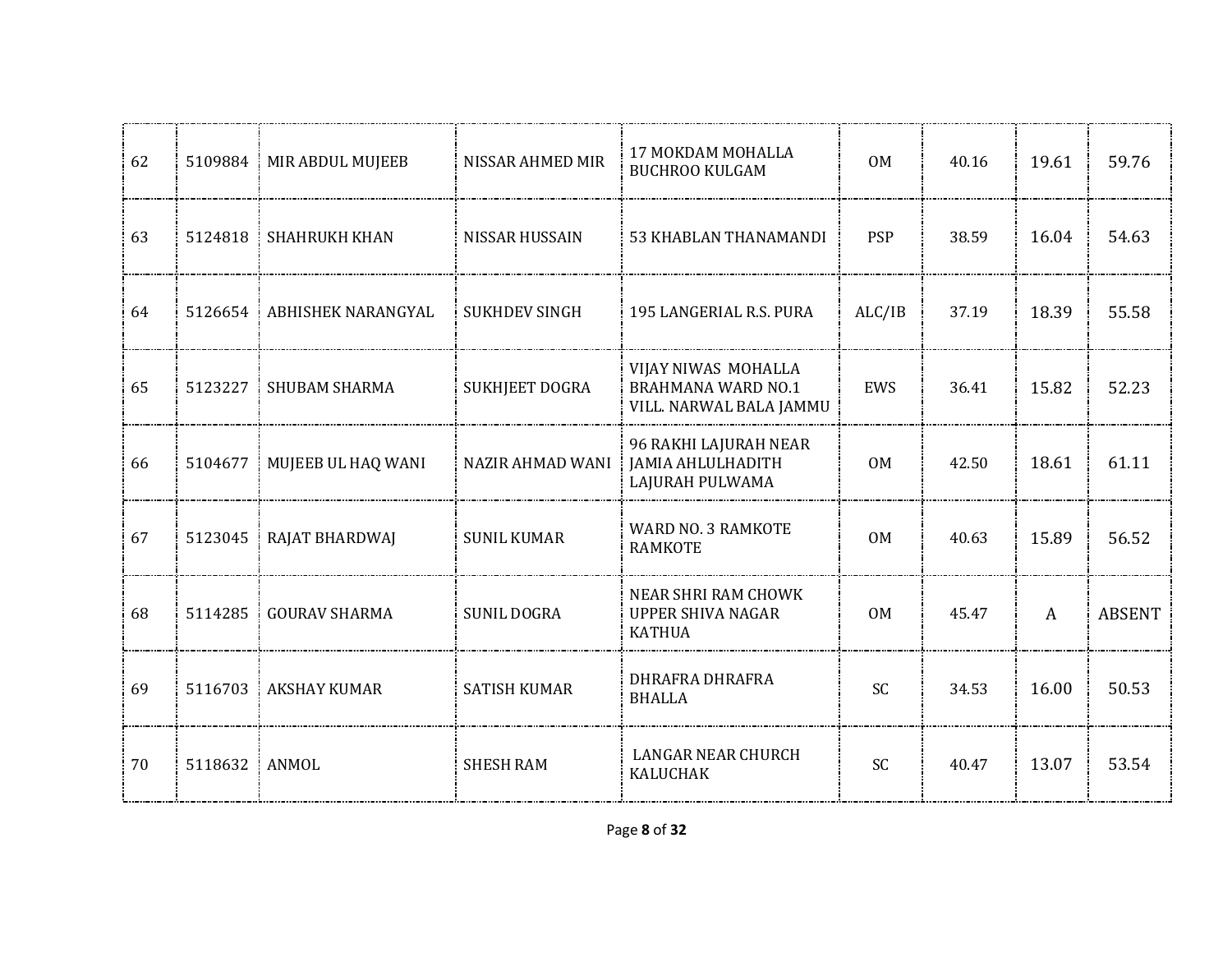| 71 | 5120632   | <b>TALIB HUSSAIN</b>                     | MUBARAK ALI<br><b>SHEIKH</b>             | NO KORLA BHAGWAH                                         | EWS            | 33.59 | 12.32 | 45.92 |
|----|-----------|------------------------------------------|------------------------------------------|----------------------------------------------------------|----------------|-------|-------|-------|
| 72 |           | 5128691 SHAHABA KHANAM                   | <b>MUNIR HUSSAIN</b>                     | WARD NO. 9 RAJOURI<br><b>RAJOURI</b>                     | <b>PSP</b>     | 41.25 | 17.36 | 58.61 |
| 73 | 5126898   | <b>SUMIT ATTRI</b>                       | <b>SHIV KARAN SINGH</b>                  | S/O SH. SHIV KARAN SINGH<br>VILLAGE DEOLI BISHNAH        | <b>SC</b>      | 35.94 | 15.96 | 51.90 |
| 74 | 5117325   | NITISH BHAU                              | <b>SATISH KUMAR</b><br><b>BHAU</b>       | DADORA PO JOURIAN<br><b>AKHNOOR</b>                      | 0 <sub>M</sub> | 39.84 | 15.89 | 55.74 |
| 75 | 5109687   | <b>FIZZA HAMID</b>                       | AB HAMID SHAH                            | EIDGAH NEAR KHAIWAN<br>MASJID KHAIWAN EIDGAH<br>SRINAGAR | 0M             | 40.63 | 19.71 | 60.34 |
| 76 | 5110357   | <b>TOWSEEF AKRAM</b>                     | MOHMAD AKRAM<br><b>WANI</b>              | 249 TUMLAHALL PULWAMA<br><b>PULWAMA</b>                  | <b>OM</b>      | 39.38 | 11.00 | 50.38 |
| 77 | 5116573   | SHIVAN SHARMA                            | SHAM LAL SHARMA                          | 55 GAJUBAN SERH KHARAH<br><b>BALLI</b>                   | <b>RBA</b>     | 40.31 | 14.50 | 54.81 |
| 78 | 5115492 : | <b>FIDHA HUSSAIN</b>                     | MUSHTAQ AHMED                            | 177 GOOL JAMMAN GOOL                                     | <b>RBA</b>     | 37.97 | 18.46 | 56.43 |
| 79 | 5109658   | <b>MOLVI UMAID NISAR</b><br><b>MOLVI</b> | <b>MOLVI NISAR</b><br><b>AHMAD MOLVI</b> | 122 NAMBLABAL PAMPORE                                    | 0M             | 40.31 | 16.04 | 56.35 |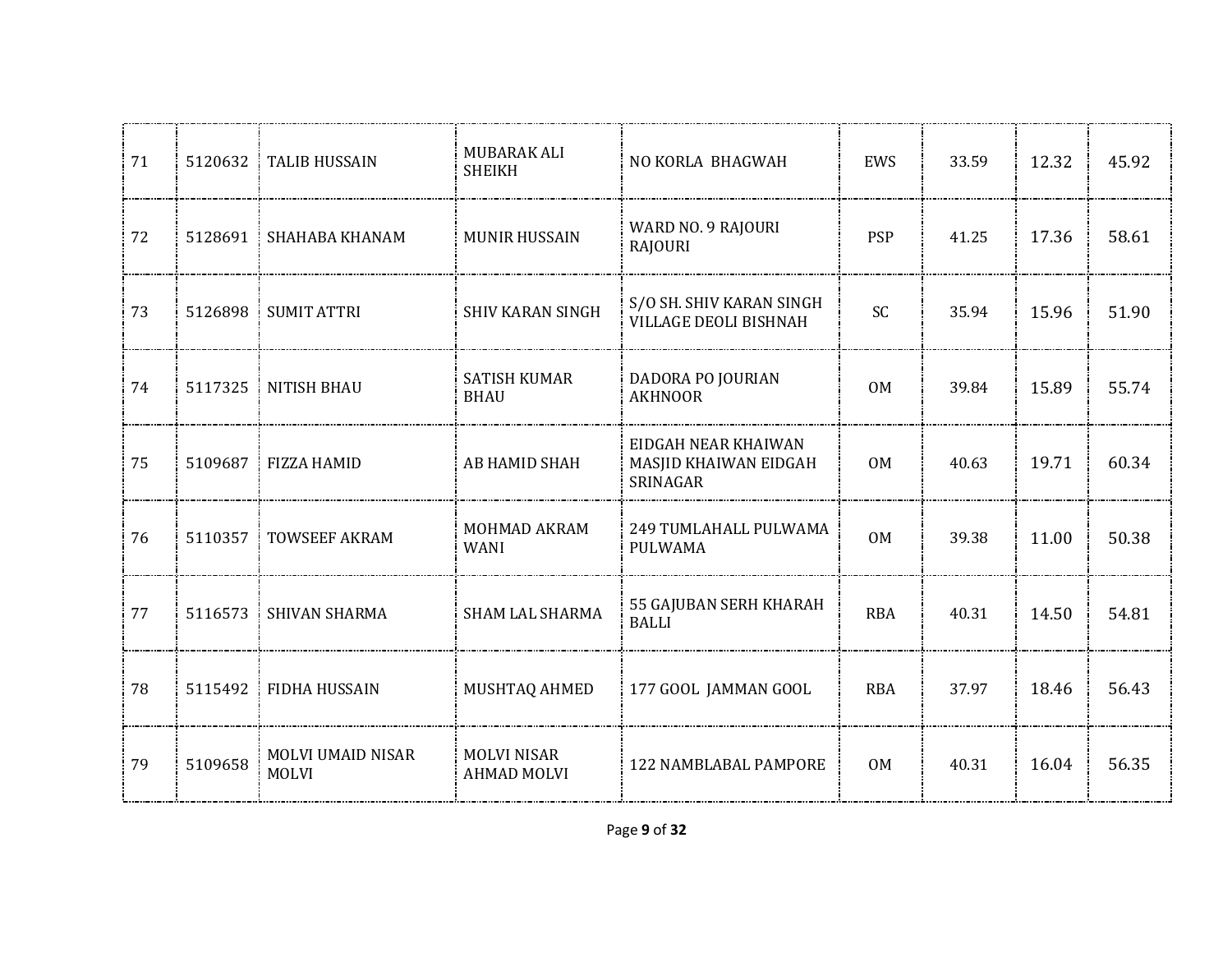| 80 | 5124788 | : AMAN DUTTA                    | <b>SHAM LAL DUTTA</b>        | WARD NO.3 MLA GALI<br><b>NEAR BUS STAND</b><br>NOWSHERA NOWSHERA                    | 0 <sub>M</sub> | 45.78 | 19.57 | 65.35         |
|----|---------|---------------------------------|------------------------------|-------------------------------------------------------------------------------------|----------------|-------|-------|---------------|
| 81 | 5101586 | MOHD SUHAIB MUSHTAQ             | MUSHTAQ AHMAD<br>GANAI       | N/A OPP M.R. INDUSTRIES<br><b>COLLEGE ROAD TRAL</b>                                 | 0 <sub>M</sub> | 39.84 | 16.93 | 56.77         |
| 82 | 5127630 | <b>RISHAV KUMAR</b><br>ANGURANA | SODAGAR MAL                  | 172 B GREATER JAMMU<br><b>COLONY KUNJWANI JAMMU</b>                                 | SC             | 35.16 | 14.36 | 49.51         |
| 83 | 5120821 | <b>SEERAT BAJI</b>              | MUSHTAQ HUSSAIN              | <b>H.NO.61 LANE NO.3</b><br>VIDHATA NAGAR BATHINDI<br><b>ROAD JAMMU</b>             | <b>ST</b>      | 35.16 | 18.46 | 53.62         |
| 84 |         | 5100699   MARZIA FATIMA         | MUSHTAQ AHMAD<br><b>KHAN</b> | 72/5 DARUL MURAD BAZAR<br><b>BATAMALOO SRINAGAR</b>                                 | <b>ST</b>      | 34.69 | A     | <b>ABSENT</b> |
| 85 | 5118524 | <b>KIRAN KUMARI</b>             | <b>SHAMBU NATH</b>           | 72 THALORI VIJAYPUR                                                                 | SC             | 38.91 | 18.57 | 57.48         |
| 86 | 5124430 | <b>MAHESHWAR DUA</b>            | <b>RAMESH KUMAR</b>          | <b>HOUSE NUMBER 588 NAI</b><br><b>BASTI P/O SATWARI</b><br><b>JAMMU CANTT JAMMU</b> | <b>SLC</b>     | 44.06 | 16.11 | 60.17         |
| 87 | 5126831 | <b>GULAM ABASS</b>              | <b>MOHD YOUNIS</b>           | VILLAGE THUROO LASOOLI<br><b>THUROO</b>                                             | <b>ST</b>      | 37.03 | 17.18 | 54.21         |
| 88 | 5130302 | ANIRUDH KHAJURIA                | <b>RAM PAL</b>               | <b>41 TARF BRAHAMANA</b><br><b>BISHNAH</b>                                          | 0M             | 42.66 | 17.07 | 59.73         |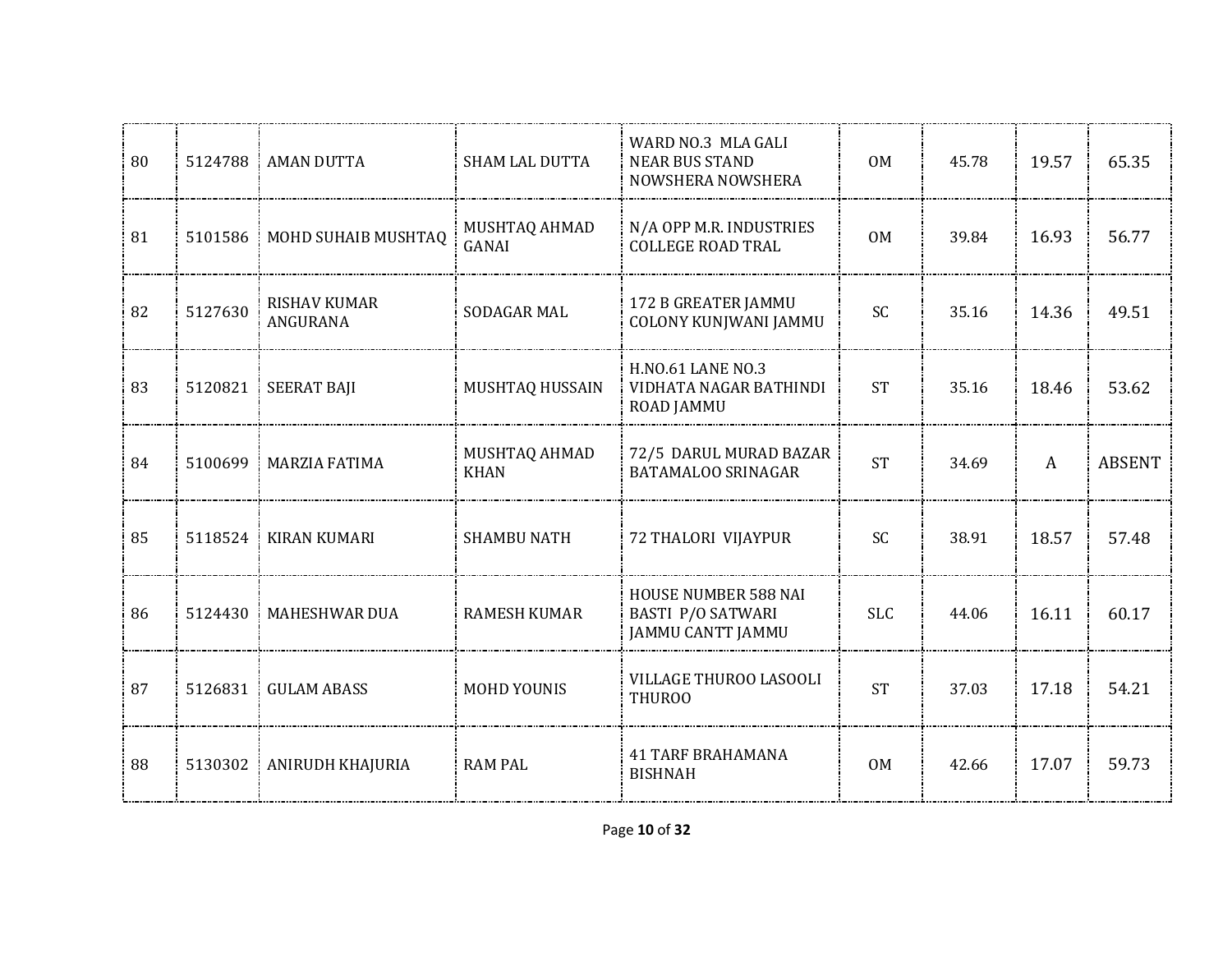| 89 | 5126100 | RHYTHM JANDYAL                 | <b>RAMA KANT</b><br><b>JANDYAL</b>  | <b>NA BASANTGARH</b><br>BASANTGARH                                         | 0 <sub>M</sub> | 43.13 | 17.07        | 60.20         |
|----|---------|--------------------------------|-------------------------------------|----------------------------------------------------------------------------|----------------|-------|--------------|---------------|
| 90 | 5124204 | <b>WAQAR YOUNIS</b>            | <b>MOHD YOUNIS</b>                  | <b>56 GURSAI MENDHAR</b>                                                   | <b>ST</b>      | 34.69 | 14.86        | 49.54         |
| 91 | 5128054 | <b>SAHIL GUPTA</b>             | <b>RAVI KUMAR</b>                   | H.NO 102 WARD NO 3 BARI<br><b>BRAHMANA</b>                                 | EWS            | 38.28 | 13.50        | 51.78         |
| 92 | 5126606 | <b>UMAR SHABIR</b>             | <b>MOHD SHABIR</b>                  | DHANOUR JARALLAN<br>DHANOUR JARALLAN<br>RAJAURI                            | EWS            | 35.47 | 18.43        | 53.90         |
| 93 | 5127261 | PRANAV MANHAS                  | <b>AJMER SINGH</b><br><b>MANHAS</b> | <b>S.O AJMER SINGH MANHAS</b><br>DOYIAN KHOUR AKHNOOR                      | ALC/ IB        | 38.59 | 18.54        | 57.13         |
| 94 | 5105281 | SADAM HUSSAIN<br><b>SAMOON</b> | AB JABBAR SAMOON                    | <b>42 KHANDYAL GUREZ</b><br><b>GUREZ</b>                                   | <b>ST</b>      | 35.47 | 14.54        | 50.00         |
| 95 | 5110403 | <b>UMAR YOUSUF</b>             | MOHD YOUSUF DAR                     | <b>NEAR NAAZNEEN GUEST</b><br><b>HOUSE ZERO BRIDGE</b><br>RAJBAGH SRINAGAR | <b>OM</b>      | 43.91 | 16.08        | 59.99         |
| 96 | 5103958 | SAJAD UL HAQ LONE              | MOHD SIDIQ LONE                     | SHAHPORA BANDIPORA<br>SHAHPORA GUREZ GUREZ                                 | <b>ST</b>      | 34.53 | 19.38        | 53.91         |
| 97 | 5125193 | AYUSHMAN SHARMA                | RAMESHWAR<br><b>SHARMA</b>          | 23-A SECTOR 6 CHANNI<br><b>HIMMAT JAMMU</b>                                | <b>OM</b>      | 42.19 | $\mathbf{A}$ | <b>ABSENT</b> |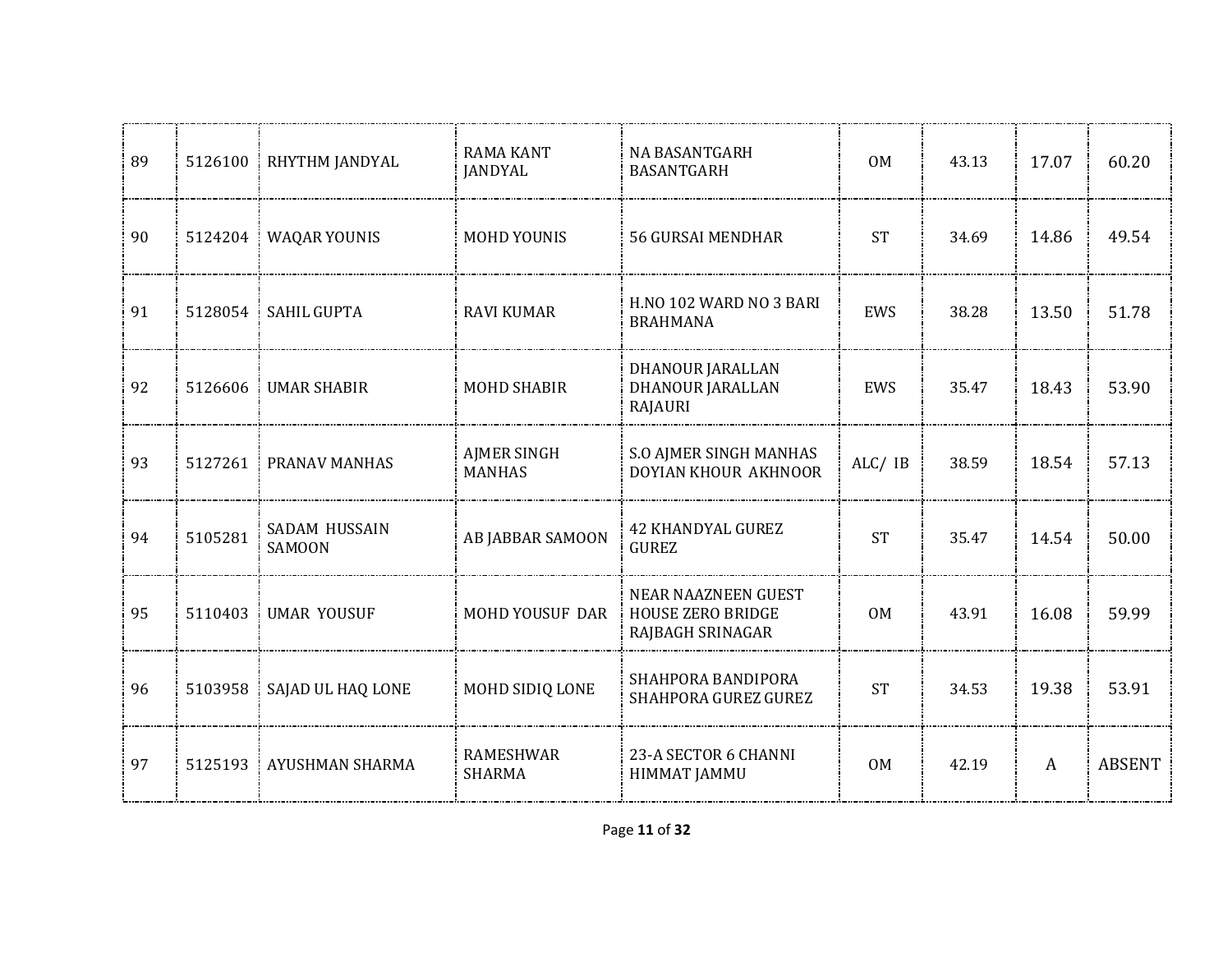| 98  | 5129796 | <b>DEVANSH</b>         | <b>RAMESHWAR</b><br><b>SHARMA</b> | 23-A SECTOR-6 CHANNI<br><b>HIMMAT JAMMU</b>                         | 0 <sub>M</sub> | 47.81 | 19.67        | 67.48         |
|-----|---------|------------------------|-----------------------------------|---------------------------------------------------------------------|----------------|-------|--------------|---------------|
| 99  | 5121600 | <b>SUMIT BHAGAT</b>    | <b>RASHPAL DASS</b>               | H NO 145/P SECTOR 1 EXTN<br>TRIKUTA NAGAR JAMMU                     | SC             | 35.94 | 15.67        | 51.60         |
| 100 | 5130101 | <b>BHUVNESH PARGAL</b> | <b>RAKESH PARGAL</b>              | C-38 WARD NO 6 SAMBA                                                | EWS            | 36.09 | 17.13        | 53.22         |
| 101 | 5111590 | <b>AATIF MAJEED</b>    | <b>AB MAJEED</b><br>CHANGAL       | MOMIN ABAD BYPASS ROAD<br><b>SOPORE</b>                             | 0 <sub>M</sub> | 40.94 | 19.71        | 60.65         |
| 102 | 5117885 | ASSRAY HUMMA JANJUA    | MOHD ZABIR KHAN                   | <b>67 KOTLI KALABAN</b><br><b>RAJOURI</b>                           | <b>PSP</b>     | 37.34 | 18.71        | 56.05         |
| 103 | 5116034 | MAQSOOD AHMED          | MOHD ASLAM                        | <b>VILLAGE MARHOTE</b><br><b>MARHOTE SURANKOTE</b>                  | <b>ST</b>      | 34.69 | 14.61        | 49.29         |
| 104 | 5123969 | <b>NAMNEET SINGH</b>   | <b>RAJINDER SINGH</b>             | VILL TANDA PO KIRPIND<br>TEHSIL RS PURA JAMMU                       | <b>SLC</b>     | 39.06 | $\mathbf{A}$ | <b>ABSENT</b> |
| 105 | 5127611 | <b>ANTRIKSH CHIB</b>   | <b>RAJINDER CHIB</b>              | <b>H.NO 202 LANE NO 09</b><br>PHASE 3 SURAKSHA VIHAR<br>PALOURA TOP | 0 <sub>M</sub> | 40.00 | 15.82        | 55.82         |
| 106 | 5122073 | <b>SWAMI RAJ</b>       | ANGREZ SINGH                      | <b>WARD NO 6 KEHLARI</b><br><b>MAHANPUR</b>                         | EWS            | 35.31 | 10.61        | 45.92         |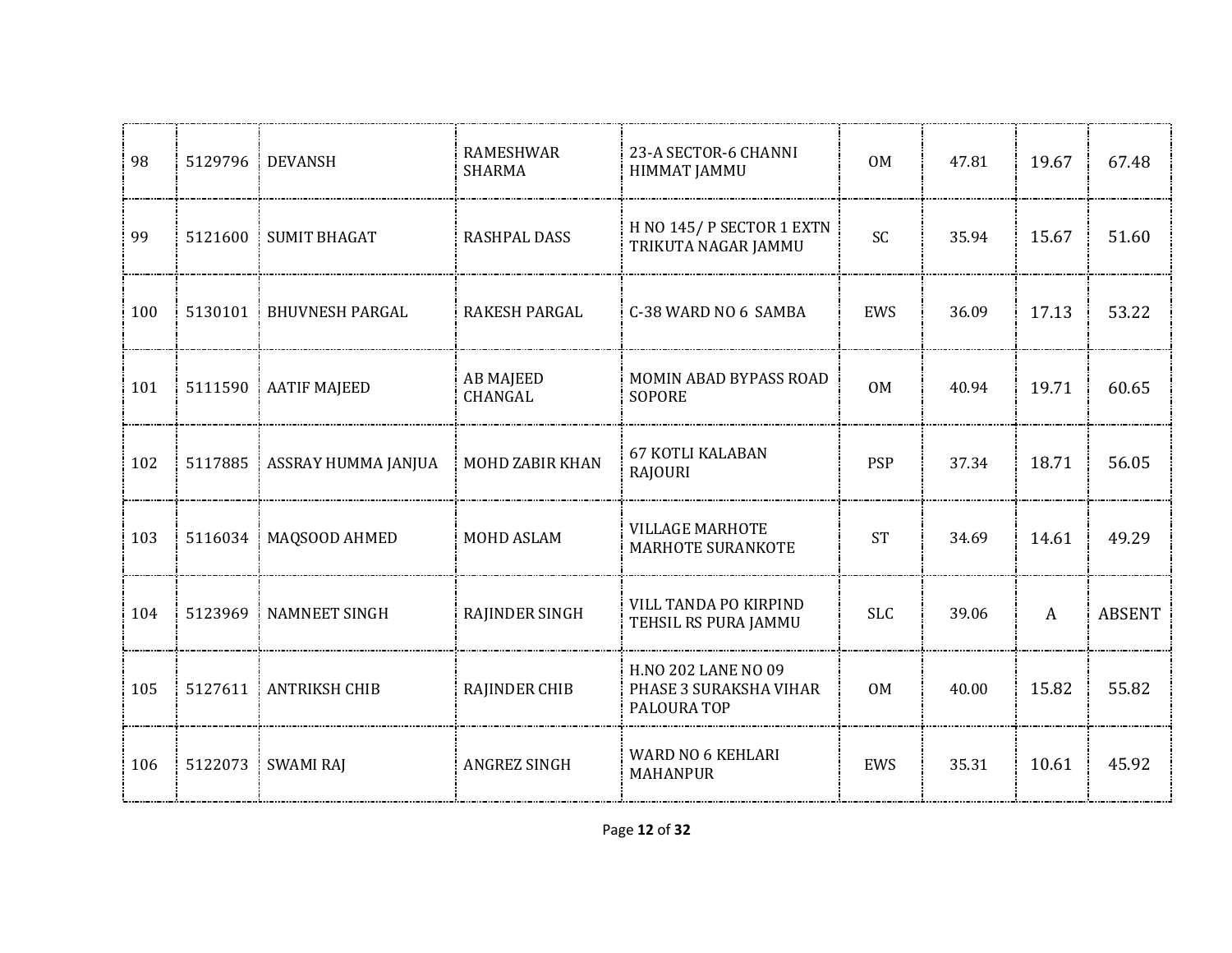| 107   |         | 5115041 HAROON RASHEED          | MOHD RASHEED                         | <b>HOUSE NO 14 NEAR PMGSY</b><br>OFFICE D C COLONY<br>RAJOURI | <b>ST</b>      | 35.00 | 18.43 | 53.43 |
|-------|---------|---------------------------------|--------------------------------------|---------------------------------------------------------------|----------------|-------|-------|-------|
| 108   |         | 5130401   MOHIT KUMAR ANAND     | <b>RAJESH KUMAR</b><br><b>ANAND</b>  | <b>VILLAGE RAJNAGAR</b><br>BUDHAL BUDHAL BUDHAL               | <b>OM</b>      | 40.47 | 19.43 | 59.90 |
| 109   |         | 5101583 KAISAR UL RAHMAN        | AB RAHMAN BHAT                       | 159 CHERSOO<br>AWANTIPORA                                     | EWS            | 40.63 | 16.00 | 56.63 |
| 110   |         | 5120858   MOHIT SANGRA          | <b>RAKESH KUMAR</b><br><b>SHARMA</b> | 21 SANGAR BARI<br><b>BRAHMANA</b>                             | 0 <sub>M</sub> | 42.66 | 15.79 | 58.44 |
| 111   |         | 5121987   DINESH SINGH          | <b>RAJESH KUMAR</b>                  | 138 BHALRA BHADERWAH<br>P.O. UDRANA                           | <b>RBA</b>     | 37.50 | 17.29 | 54.79 |
| 112   | 5110722 | MUZAMIL HUSSAIN<br><b>RASHI</b> | MOHD HUSSIAN                         | <b>64 PADDERPORA HERMAIN</b>                                  | 0 <sub>M</sub> | 41.09 | 19.71 | 60.81 |
| 113   | 5117178 | AAYUSH PURI                     | <b>RAJESH PURI</b>                   | 9 WARD NO 11 POONCH                                           | <b>OM</b>      | 42.03 | 17.14 | 59.17 |
| 114   | 5124640 | <b>MOHD NASEER</b>              | <b>MOHD SADIQ</b>                    | <b>HOUSE NJO 49 VILLAGE</b><br>ARGI PO GUNNI RAJOURI          | <b>ST</b>      | 38.75 | 17.07 | 55.82 |
| : 115 | 5118108 | <b>RASHID HUSSAIN</b>           | <b>MOHD AMIN</b>                     | VILLAGE DRUBLAN DOOL<br><b>KISHTWAR</b>                       | <b>RBA</b>     | 38.59 | 14.71 | 53.31 |
|       |         |                                 |                                      |                                                               |                |       |       |       |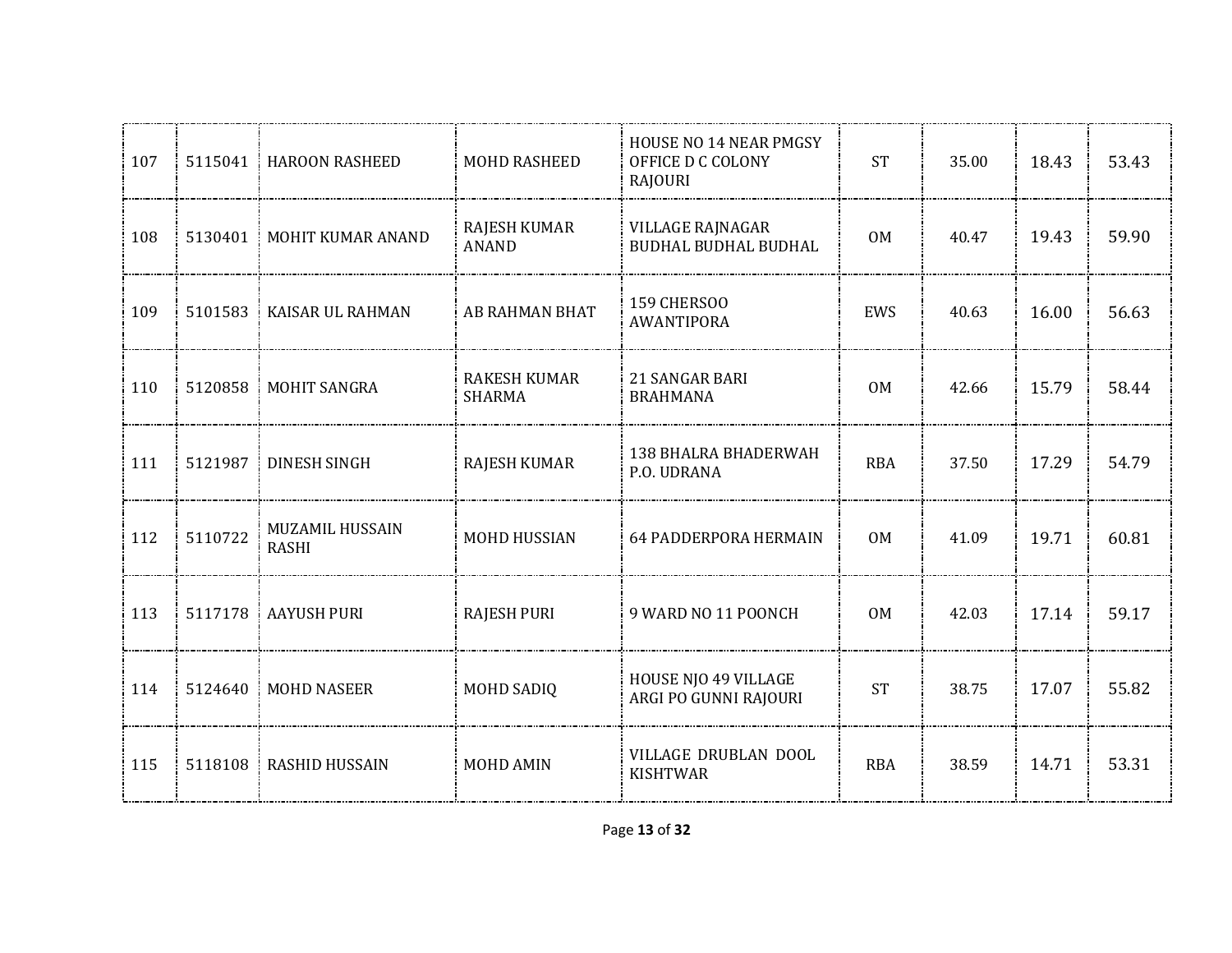| 116 | 5107402 | PARMINDER SINGH        | RAJINDER SINGH                     | HOUSE NUMBER 24 GOGJI<br><b>BAGH SRINAGAR</b>                                  | <b>OM</b>      | 42.03 | 18.25 | 60.28 |
|-----|---------|------------------------|------------------------------------|--------------------------------------------------------------------------------|----------------|-------|-------|-------|
| 117 | 5101842 | AAMIR ISMAIL           | MOHD ISMAIL MIR                    | QAIMOH KULGAM QAIMOH<br>QAIMOH                                                 | <b>OM</b>      | 39.69 | 18.57 | 58.26 |
| 118 | 5128945 | <b>VISHU GUPTA</b>     | <b>RAKESH KUMAR</b>                | 308 RANI MANDIR BELOW<br><b>GUMMAT</b>                                         | 0 <sub>M</sub> | 39.69 | 14.68 | 54.37 |
| 119 | 5115532 | NAZARIT HUSSAIN        | MOHD MUSHTAQ                       | <b>35 SAKHI MAIDAN</b><br><b>MENDHAR</b>                                       | ALC/IB         | 39.06 | 17.32 | 56.38 |
| 120 | 5122119 | <b>ANISH CHOUDHARY</b> | <b>PARVEEN</b><br><b>CHOUDHARY</b> | HNO 193/P ZAILDAR KUTIR<br>KHOO WALI LANE<br>HANUMANJI MANDIR<br>TRIKUTA NAGAR | 0M             | 40.63 | 15.79 | 56.42 |
| 121 | 5128130 | SHUBHAM GUPTA          | PARSHOTAM GUPTA                    | 237P-1A-SOUTH EXTENSION<br>TRIKUTA NAGAR JAMMU                                 | 0 <sub>M</sub> | 42.03 | 17.13 | 59.16 |
| 122 | 5123882 | <b>ANKIT KUMAR</b>     | <b>RAJ KUMAR</b>                   | H. NO. 123 HIDYAL TEHSIL<br><b>KISHTWAR</b>                                    | <b>SC</b>      | 35.00 | 17.04 | 52.04 |
| 123 | 5128086 | <b>MUDASIR YOUSUF</b>  | MOHAMMAD<br>YOUSUF BHAT            | NUND RESHI PARIGAM<br>PULWAMA                                                  | <b>OM</b>      | 40.63 | 17.25 | 57.88 |
| 124 |         | 5123111 AMIT SHARMA    | <b>PUSHPINDER</b><br><b>KUMAR</b>  | NIL WARD NO -3 VILL-<br>KANGRI BERIPATTAN                                      | EWS            | 40.00 | 17.25 | 57.25 |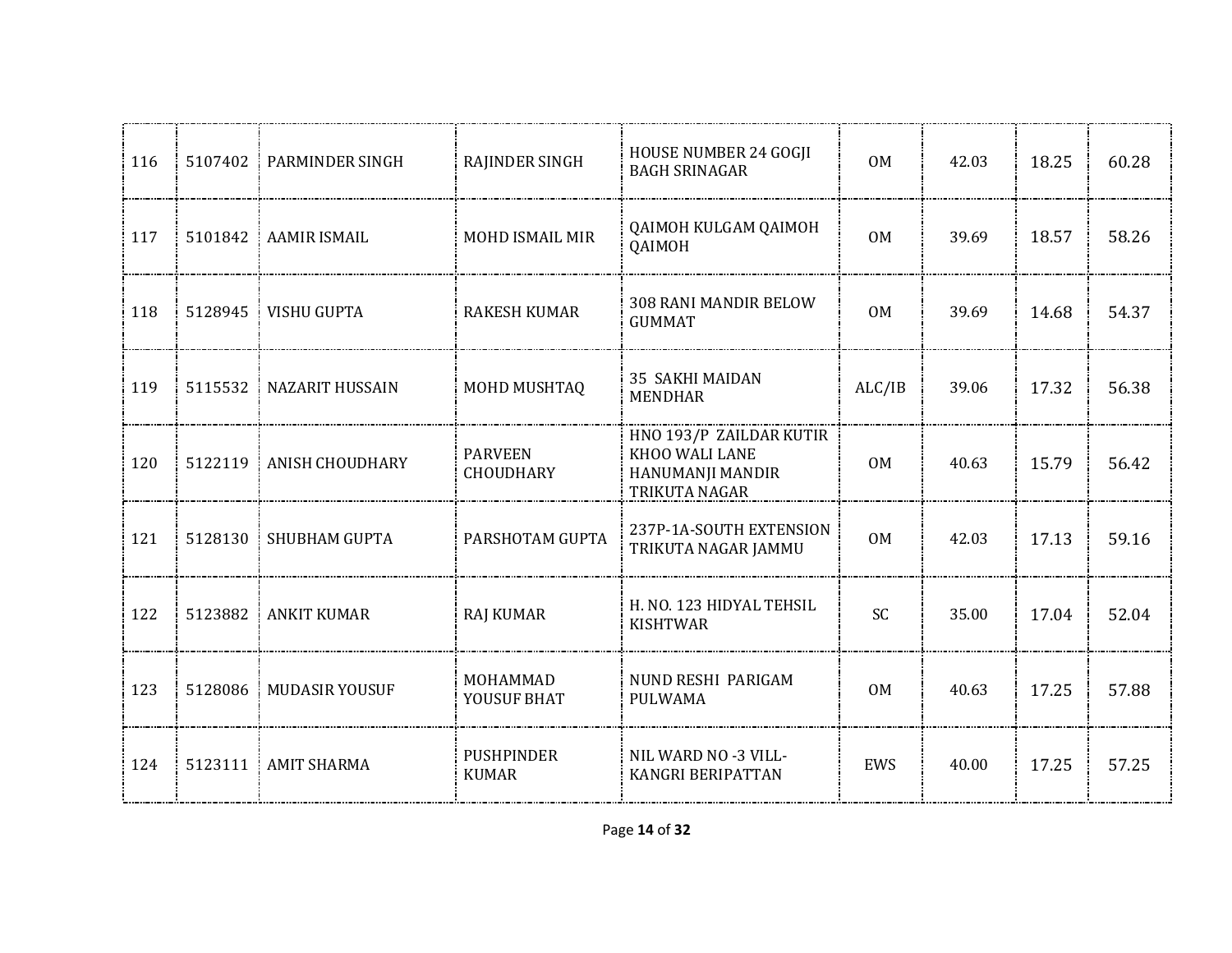| 125 | 5117466 | KIRPAL SINGH                      | RAGHUNATH SINGH                | <b>156 PATTI MAHANPUR</b>                                             | EWS        | 33.59 | 13.17 | 46.76 |
|-----|---------|-----------------------------------|--------------------------------|-----------------------------------------------------------------------|------------|-------|-------|-------|
| 126 |         | 5120574   AJAZ AFZAL              | MOHD AFZAL                     | 143 WARD NO. 2 POONCH<br><b>HAVELI</b>                                | <b>ST</b>  | 36.56 | 12.04 | 48.60 |
| 127 | 5113394 | MOHAMMAD AARIF<br><b>WANI</b>     | MOHAMMAD<br><b>RAMZAN WANI</b> | 107 SIRNOO PULWAMA                                                    | 0M         | 40.78 | 17.25 | 58.03 |
| 128 | 5119757 | <b>JAFFAR AMIN</b>                | <b>MOHD AMIN</b>               | HOUSE NO.01 WARD NO. 07<br>UPPER AKRAMABAD DODA<br>JAMMU KASHMIR DODA | EWS/PH     | 25.63 | 09.79 | 35.42 |
| 129 |         | 5116974   VISHAL KAPOOR           | <b>PAWAN KUMAR</b>             | 151 / A DAILY EXCELSIOR<br>LANE INDIRA COLONY<br><b>JANIPUR JAMMU</b> | <b>OM</b>  | 40.00 | 18.33 | 58.33 |
| 130 | 5106186 | <b>HUZAIB IBNI SHAFI</b>          | MOHAMMED SHAFI<br><b>KHAN</b>  | <b>FAIR BANKS COLONY</b><br>RAWALPORA RAWALPORA                       | <b>OM</b>  | 40.78 | 19.79 | 60.57 |
| 131 | 5119976 | YASER MUJTABA<br><b>CHOWDHARY</b> | MOHAMMAD TAJ<br>CHOWDHARY      | 68/3 VIDHATA NAGAR<br><b>BATHINDI JAMMU</b>                           | <b>ST</b>  | 34.38 | 18.33 | 52.71 |
| 132 | 5116979 | <b>NAVEEN RAJA</b>                | RACHHPAL SINGH                 | <b>0 VILL DUBB SAMBA</b>                                              | SC         | 40.94 | 15.92 | 56.85 |
| 133 | 5117302 | <b>VARUN MANKOTIA</b>             | PURAN CHAND                    | <b>MALTI VILLAGE RANG</b><br><b>RAMNAGAR</b>                          | <b>RBA</b> | 39.38 | 14.58 | 53.96 |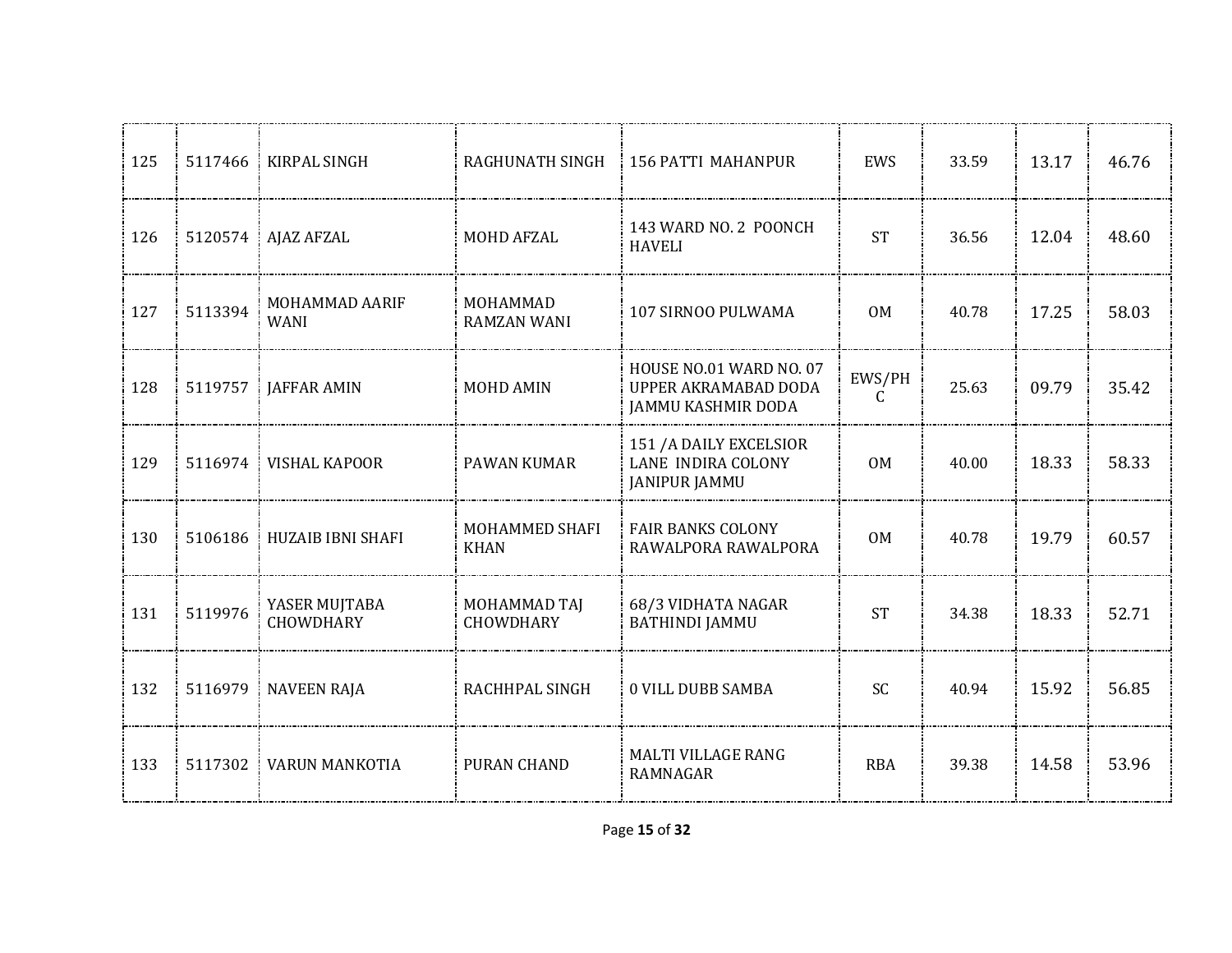| 134 | 5109502 | MOIEN YOUSSUF                     | MOHAMMAD<br>YOUSSUF BHAT              | OPP. GOVT MIDDLE SCHOOL<br>BONADIALGAM<br><b>BONADIALGAM P/O</b><br>DIALGAM ANANTNAG | <b>OM</b>      | 42.81 | 18.50 | 61.31 |
|-----|---------|-----------------------------------|---------------------------------------|--------------------------------------------------------------------------------------|----------------|-------|-------|-------|
| 135 | 5127461 | ZAHOOR YOUNIS<br><b>CHOWDHARY</b> | MOHAMMAD YOUNIS<br><b>CHOWDHARY</b>   | C/O MOHD.YOUNIS CH<br><b>GUJJAR COLONY GUJJAR</b><br><b>COLONY KANUYIAN HAVELI</b>   | <b>ST</b>      | 34.84 | 17.08 | 51.93 |
| 136 | 5109383 | MIR HASEEB AHMAD                  | MIR MUSHTAQ<br><b>AHMAD</b>           | 111 GOSIA COLONY SECTOR<br>2 BAGHATI KANIPORA                                        | 0 <sub>M</sub> | 40.78 | 19.96 | 60.74 |
| 137 | 5111473 | <b>QURATUL AIN</b>                | MOHAMMAD YAHYA<br><b>BABA</b>         | 14 EDIPORA B BOMAI<br>ZAINGEER                                                       | 0 <sub>M</sub> | 40.16 | 19.79 | 59.95 |
| 138 | 5100648 | SUBAIRA ASLAM BHAT                | <b>MD ASLAM BHAT</b>                  | <b>BUCHWARA DALGATE</b>                                                              | 0M             | 40.00 | 19.79 | 59.79 |
| 139 | 5119793 | <b>KANAV VERMA</b>                | <b>NARESH VERMA</b>                   | H.NO. 944 A NEAR ACM<br>PUBLIC SCHOOL JANIPUR<br><b>COLONY JAMMU JAMMU</b>           | 0M             | 41.25 | 16.88 | 58.13 |
| 140 | 5113559 | ABRAR MASHOOQ KHAN                | MASHOOQ AHMAD<br><b>KHAN</b>          | <b>32 KHAN MOHALLA</b><br><b>CHALLGUND KUPWARA</b>                                   | OM/PHC         | 39.53 | 14.38 | 53.91 |
| 141 | 5109327 | SHAKIR UL ISLAM                   | MOHAMMAD AKBAR<br><b>LONE</b>         | <b>HARDU DALWAN</b><br>FUTLIPORA FUTLIPORA<br><b>CHARARI SHARIEF</b>                 | <b>OM</b>      | 41.56 | 15.88 | 57.44 |
| 142 | 5125753 | <b>SUSHANT SHARMA</b>             | <b>NETAR PARKASH</b><br><b>SHARMA</b> | <b>156 VILLAGE DHAR SAKRI</b><br><b>KOTRANKA</b>                                     | <b>RBA</b>     | 38.28 | 16.83 | 55.11 |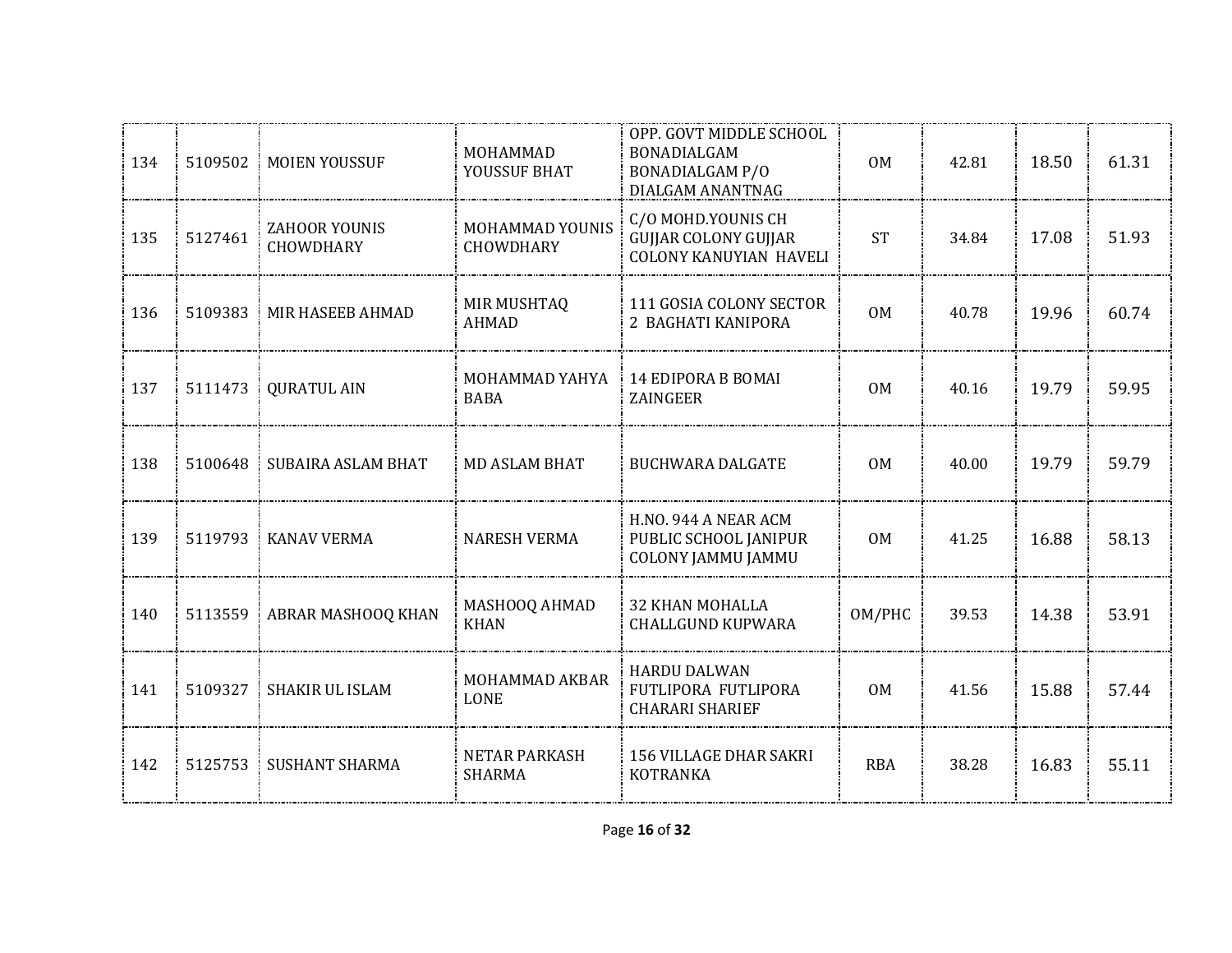| 143 | 5130413 | SOURAV SINGH ANAND     | MANJEET SINGH<br><b>ANAND</b>          | HNO 765 PREM NAGAR NEW<br>PLOT JAMMU JAMMU                             | EWS            | 33.75 | 15.83 | 49.58 |
|-----|---------|------------------------|----------------------------------------|------------------------------------------------------------------------|----------------|-------|-------|-------|
| 144 | 5101023 | YASIR FAROOQ BAIG      | MOHAMMAD<br>FAROOQ BAIG                | KACHWA MUQAM<br>BARAMULLA KACHWA<br>MUQAM BARAMULLA<br>WAGURA          | <b>PSP</b>     | 44.22 | 18.50 | 62.72 |
| 145 | 5102381 | MOHSIN MANZOOR BHAT    | <b>MANZOOR AHMAD</b><br><b>BHAT</b>    | 100 KOIL PULWAMA                                                       | 0M             | 42.97 | 18.58 | 61.55 |
| 146 | 5120312 | YATTENDER SURMAL       | <b>PARDEEP KUMAR</b><br><b>SURMAL</b>  | KUNAN NEAR MIDDLE<br>SHOOL GHILL GANDOH<br><b>BHALESSA</b>             | <b>OM</b>      | 42.97 | 14.33 | 57.30 |
| 147 | 5128309 | JAGTESHWAR SINGH       | NIRMAL SINGH                           | <b>SWARAN COLONY</b><br>TRILOKPUR ROAD<br><b>GOLGUJRAL TALAB TILLO</b> | EWS            | 34.38 | 17.04 | 51.42 |
| 148 | 5105008 | <b>AINAL AYUB WANI</b> | MOHAMMAD AYUB<br><b>WANI</b>           | 101 SAFAPORA LAR                                                       | 0 <sub>M</sub> | 41.41 | 12.33 | 53.74 |
| 149 | 5122962 | NIKHIL NARANIA         | <b>NAROTAM SINGH</b><br><b>NARANIA</b> | 35/4 RATNUCHAK JAMMU                                                   | 0 <sub>M</sub> | 40.94 | 19.63 | 60.56 |
| 150 | 5119999 | <b>VENAY KUMAR</b>     | MOOL RAJ                               | VILLAGE NAKSHRI P/O AND<br>TEHSIL BHADERWAH<br><b>BHADERWAH</b>        | <b>ST</b>      | 41.09 | 15.75 | 56.84 |
| 151 | 5115991 | <b>NAVNEET SHARMA</b>  | <b>MADAN LAL</b><br><b>SHARMA</b>      | 0 VILLAGE-PATRARA<br><b>SUNDERBANI</b>                                 | <b>OM</b>      | 39.84 | 18.38 | 58.22 |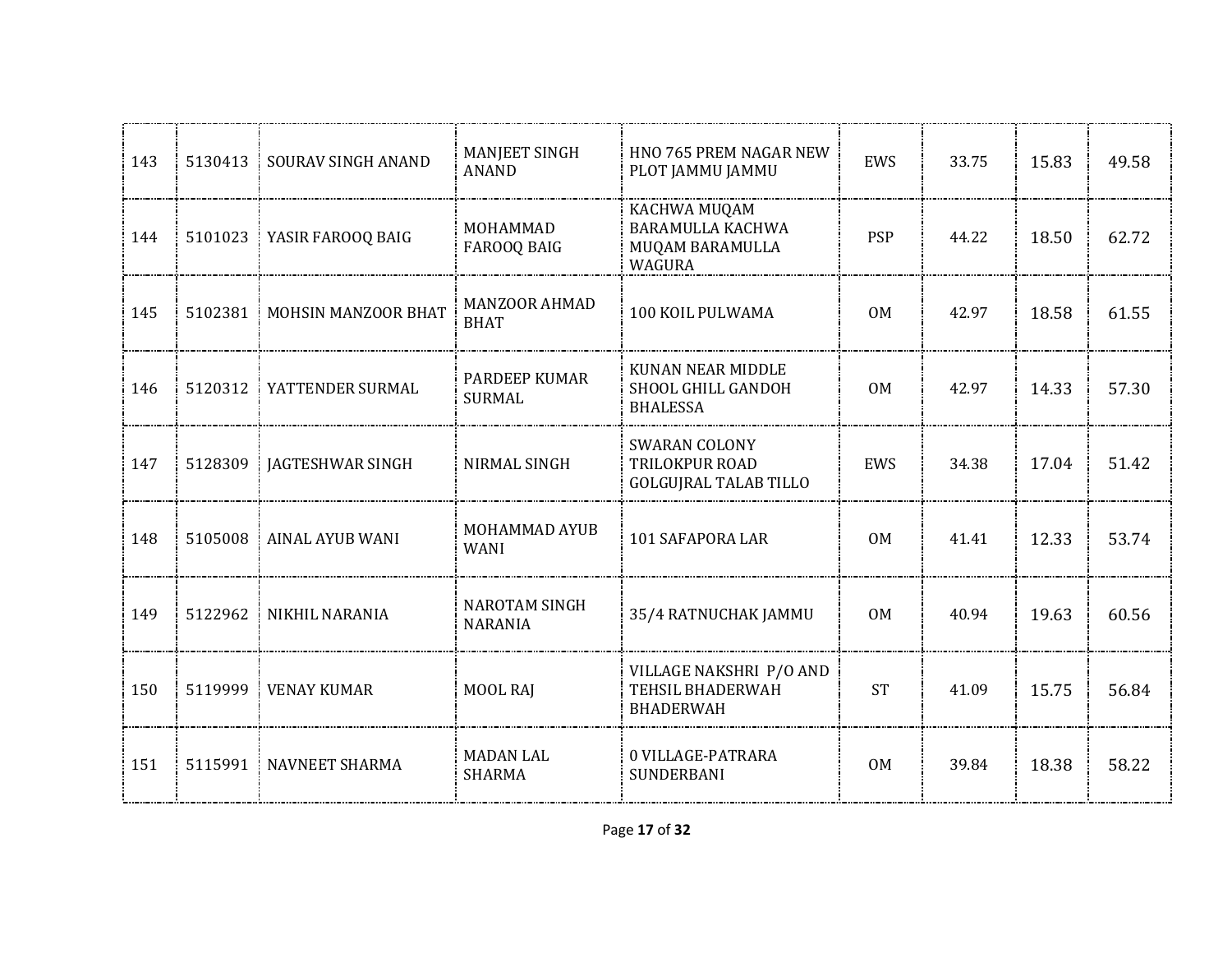| 152 | 5121605 | ANMOL KAMAL             | KAMAL DEV DOGRA                           | VILL. JINDLEHAR NEAR<br>PANCHAYAT GHAR<br><b>JINDLEHAR PO CHOHALA</b><br>TEHSIL R S PURA | SC         | 35.00 | 09.80 | 44.80 |
|-----|---------|-------------------------|-------------------------------------------|------------------------------------------------------------------------------------------|------------|-------|-------|-------|
| 153 | 5100285 | SHAKEEB GULZAR ELAHI    | <b>GULZAR A ALAIE</b>                     | 315 SARWA HOUSE<br>ZIRPARA BIJBEHARA                                                     | <b>OM</b>  | 39.84 | 14.65 | 54.49 |
| 154 | 5127823 | <b>VIKAS KUMAR</b>      | KULDEEP SINGH                             | VILLAGE CHAGSOO PO<br>MALOTHA BHELLA                                                     | <b>RBA</b> | 38.59 | 15.70 | 54.29 |
| 155 | 5113947 | NAZIR AHMAD BIJRAN      | <b>GULAM MOHI UD</b><br><b>DIN BIJRAN</b> | <b>88 POSHKAR BARNABUGH</b><br><b>KANGAN</b>                                             | <b>ST</b>  | 42.34 | 15.90 | 58.24 |
| 156 | 5129920 | <b>UBAID UL KHALIQ</b>  | <b>KHALIQ HUSSAIN</b>                     | 3/3 FIRDAUSABAD<br>SUNJAWAN ROAD JAMMU                                                   | <b>ST</b>  | 37.34 | 18.40 | 55.74 |
| 157 | 5118729 | <b>GUDIA CHIB</b>       | <b>KULBIR SINGH</b>                       | RO BUDWAL PO KHOUR TEH<br>KHOUR JAMMU                                                    | ALC/IB     | 38.13 | 19.60 | 57.73 |
| 158 | 5128120 | RISHAV SHARMA           | <b>KASHMIRI LAL</b>                       | <b>21 BAKSHI ENCLAVE NEAR</b><br>PETROL PUMP PATTA<br><b>PALOURA</b>                     | 0M         | 40.78 | 18.25 | 59.03 |
| 159 | 5122875 | JAAZIA KAZMI            | <b>IFTIKHAR ALI SHAH</b>                  | W. NO. 02 VILLAGE<br><b>DHUNDAK SURANKOTE</b>                                            | <b>OM</b>  | 41.41 | 18.45 | 59.86 |
| 160 | 5109939 | <b>AQUIB JAVED BHAT</b> | <b>JAVED AHMAD BHAT</b>                   | 257 KHAMPORA SARAI<br><b>CHADOORA</b>                                                    | <b>OM</b>  | 40.63 | 14.75 | 55.38 |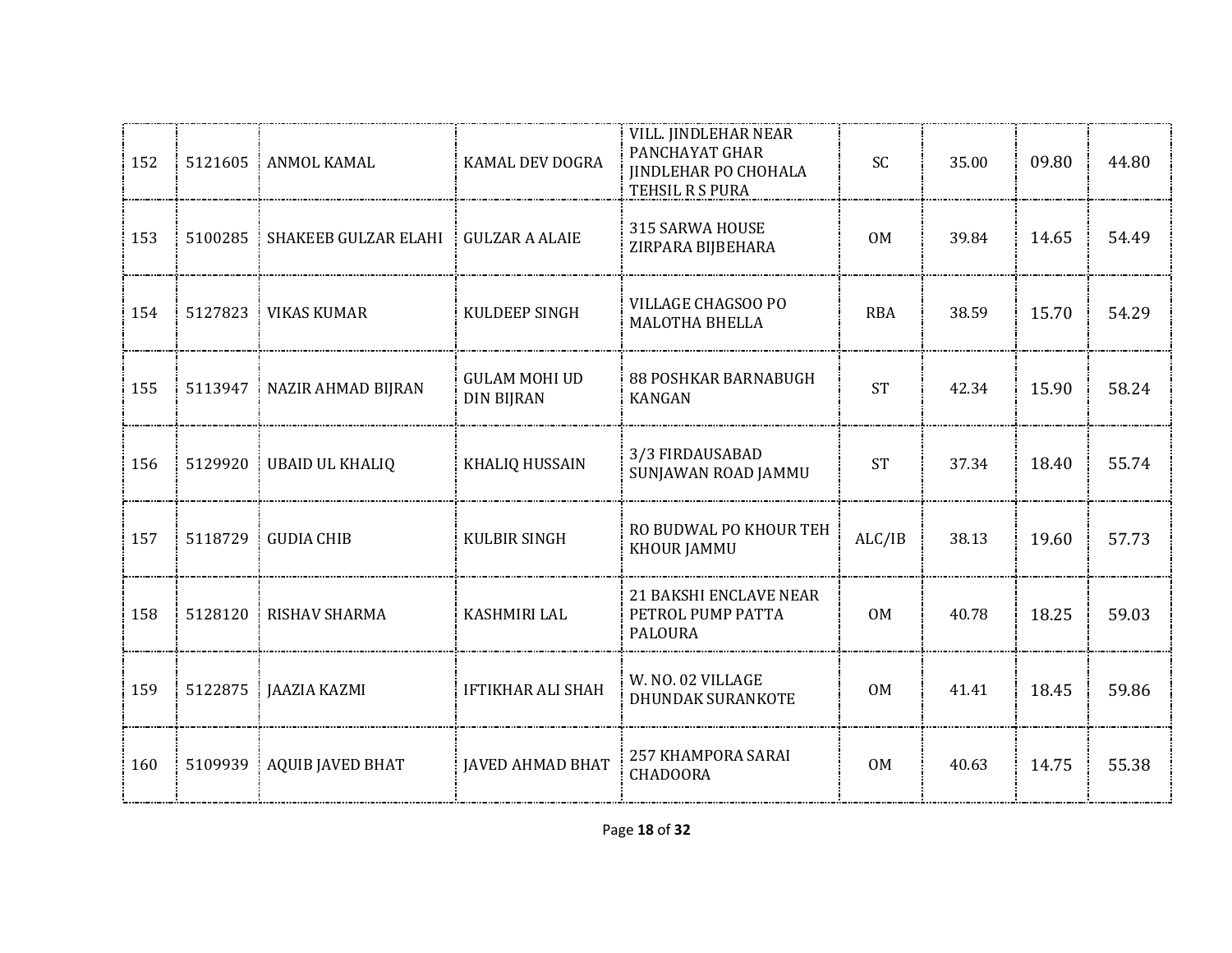| 161 | 5122938 | <b>KEWAL KRISHAN</b> | <b>JATYA RAM</b>                       | 0 R/O TARJAR P/O<br>SURINSAR JAMMU                                     | <b>SC</b>      | 42.03 | 15.90 | 57.93 |
|-----|---------|----------------------|----------------------------------------|------------------------------------------------------------------------|----------------|-------|-------|-------|
| 162 | 5128276 | <b>SUDHIR SINGH</b>  | <b>KRISHAN SAROOP</b>                  | 32 TUND HIDYAL<br><b>KISHTWAR</b>                                      | EWS            | 34.84 | 13.30 | 48.14 |
| 163 | 5121028 | <b>ATIN SHARMA</b>   | <b>KEERTI BHUSHAN</b><br><b>SHARMA</b> | H-NO A1 LANE NO 27<br>RAJPURA MANGOTRIAN                               | 0 <sub>M</sub> | 57.50 | 18.30 | 75.80 |
| 164 | 5115931 | SHEIKH TAHA ALMAS    | MEHMOOD AYAZ<br><b>SHEIKH</b>          | HOUSE 59 LANE 30 TAWI<br>VIHAR COLONY SIDHRA                           | 0 <sub>M</sub> | 41.72 | 19.55 | 61.27 |
| 165 | 5118464 | SHIVANCHAL SHARMA    | KOUSHAL KUMAR<br><b>SHARMA</b>         | 115 W.NO.10 SHAKTI<br><b>NAGAR KISHTWAR</b>                            | 0 <sub>M</sub> | 42.50 | 18.20 | 60.70 |
| 166 | 5127206 | KARANJIT CHAJGOTRA   | <b>KISHORI LAL</b>                     | 53 BARDHANI TAPYAL<br>GHAGWAL                                          | <b>SLC</b>     | 38.75 | 15.80 | 54.55 |
| 167 | 5113798 | ADNAN MAQBOOL        | MAQBOOL HUSSAIN                        | <b>52 GURDHAN BALA</b><br><b>GURDHAN BALA RAJOURI</b>                  | <b>ST</b>      | 37.50 | 13.50 | 51.00 |
| 168 | 5123012 | <b>CHETAN SHARMA</b> | <b>DEVINDER PAL</b><br><b>SHARMA</b>   | H.NO 123 DURGA VIHAR<br><b>COLONY KANDOLI</b><br>NAGROTA JAMMU NAGROTA | EWS            | 34.06 | 19.67 | 53.73 |
| 169 | 5119195 | <b>ANKUSH KUMAR</b>  | <b>GOPAL DUTT</b>                      | <b>10 DANOH MARHEEN</b>                                                | EWS            | 45.63 | 17.08 | 62.71 |
|     |         |                      |                                        |                                                                        |                |       |       |       |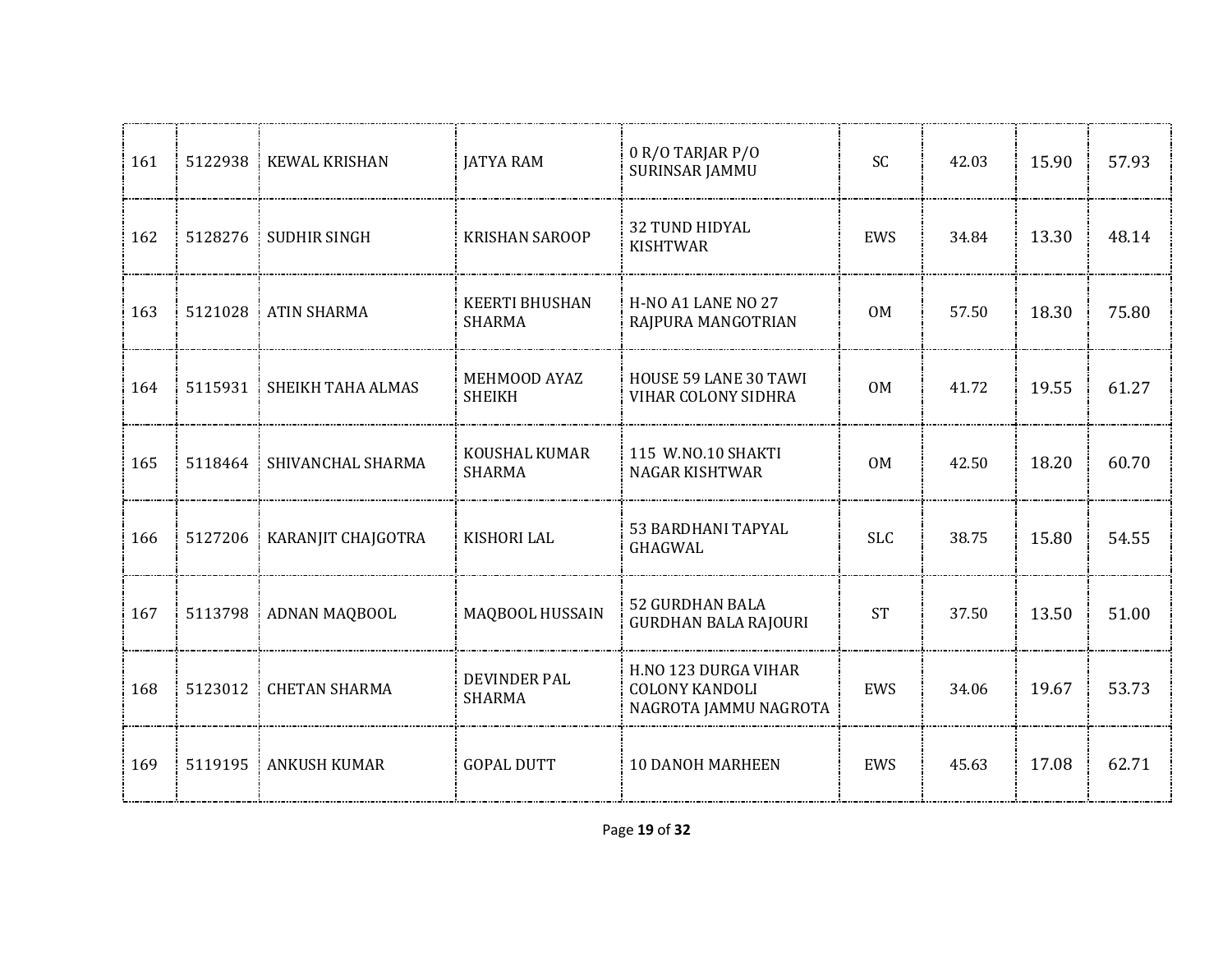| 170   | 5106021 | <b>HAFSA MOHIUDIN</b>            | <b>GH MOHIUDIN</b><br><b>KHUROO</b> | H.NO 55 ALSAFA COLONEY<br><b>SOPORE</b>                   | <b>RBA</b>     | 39.69 | 18.75 | 58.44 |
|-------|---------|----------------------------------|-------------------------------------|-----------------------------------------------------------|----------------|-------|-------|-------|
| 171   | 5105860 | RAJA SHOAIB HABIB<br><b>LONE</b> | HABIBULLAH LONE                     | SERIGUO DANGERPORA<br>SERIGUO DANGERPORA<br><b>PATTAN</b> | 0 <sub>M</sub> | 41.88 | 15.96 | 57.83 |
| : 172 | 5118748 | <b>USMAN AKHOON</b>              | KHURSHID AHMAD                      | 12 LANE 3 JALALABAD<br><b>SUNJWAN ROAD</b>                | <b>OM</b>      | 40.63 | 17.21 | 57.83 |
| 173   | 5107346 | IJTIHAD UL HASSAN                | <b>SHIEKH ABUL</b><br><b>HASSAN</b> | 01 ISKANDER PORA<br><b>BEERWAH</b>                        | <b>RBA</b>     | 40.47 | 15.79 | 56.26 |
| 174   | 5115387 | <b>OMAR MUNEEB</b>               | <b>GHULAM MOHD</b><br><b>BHAT</b>   | H NO 1 OPP ALFIRDOUS<br>MASJID BATHINDI                   | 0M             | 41.41 | 18.58 | 59.99 |
| 175   | 5127858 | : AARUSHI BALORIA                | <b>MAHATMA SINGH</b>                | KURSARI VILLAGE KURSARI<br><b>BHADERWAH</b>               | 0 <sub>M</sub> | 40.31 | 17.29 | 57.60 |
| 176   | 5110298 | MOHD ABU BAKER WANI              | GH RASOOL WANI                      | PATIPORA PATIPORA<br><b>SHAHOORA</b>                      | <b>OM</b>      | 43.28 | 18.67 | 61.95 |
| 177   | 5120099 | <b>ABISHAKE PURI</b>             | JASBIR SINGH                        | MOHALLA KHORINAR H.NO<br>40 WARD NO 6 HAVELI              | <b>PSP</b>     | 37.66 | 15.75 | 53.41 |
| 178   |         | 5127400 NITISH SHARMA            | INDER JEET SHARMA                   | WARD NO 2 VILLAGE<br>KHOUR CAMP KHOUR                     | 0 <sub>M</sub> | 40.31 | 15.83 | 56.15 |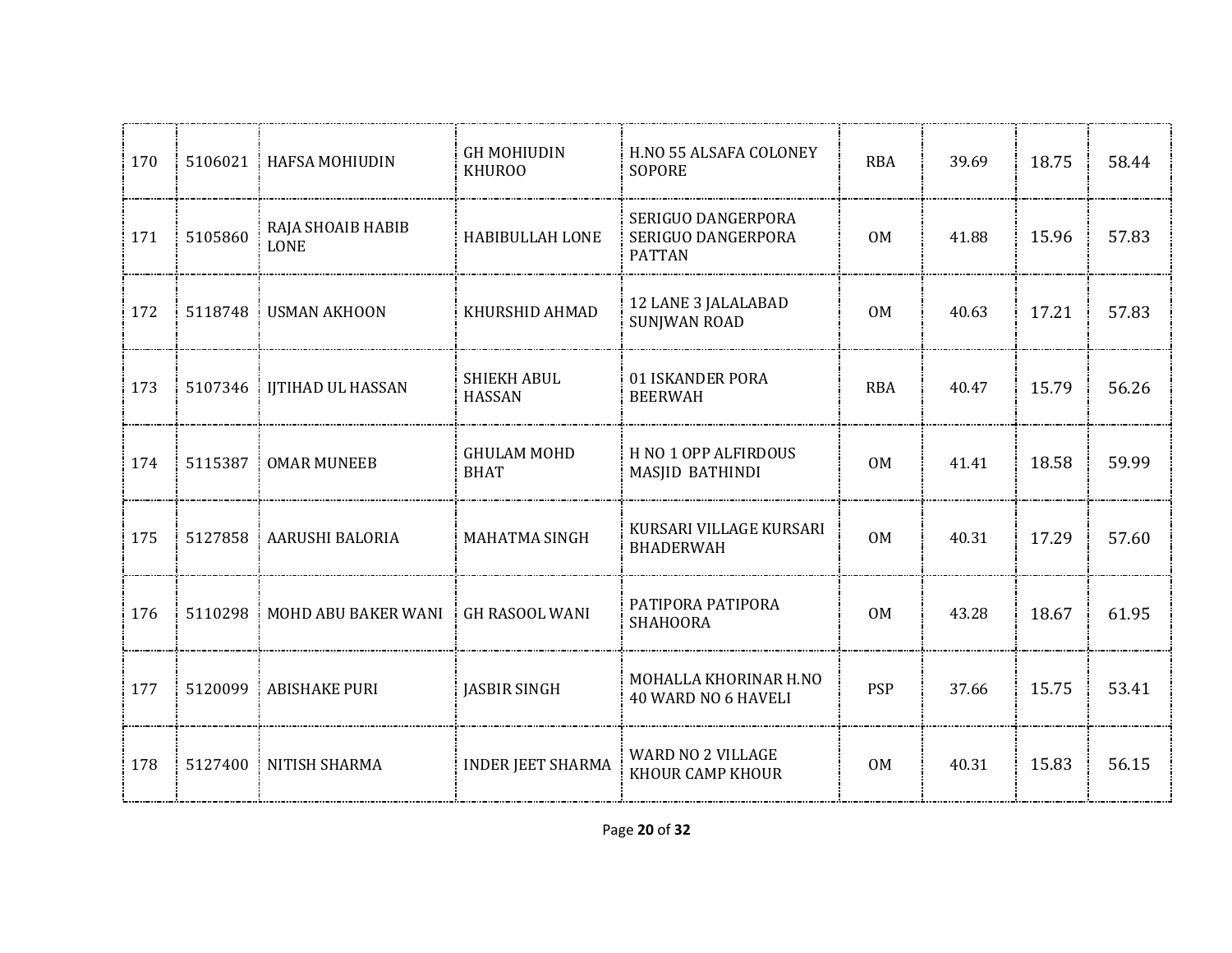| 179 |               | 5117062   SANJAY SINGH      | <b>JANKI NATH</b><br><b>THAKUR</b> | LOPARA LOPARA DACHHAN<br><b>DACHHAN</b>                        | <b>EWS</b>     | 38.75 | 19.92 | 58.67 |
|-----|---------------|-----------------------------|------------------------------------|----------------------------------------------------------------|----------------|-------|-------|-------|
| 180 |               | 5126872 NITIKA SHARMA       | <b>INDER PAUL</b><br><b>SHARMA</b> | W. NO 17 MOHALLA<br><b>JARNALLY HAVELI</b>                     | <b>PSP</b>     | 36.56 | 14.58 | 51.15 |
| 181 |               | 5113466   MOHD AAQIB RATHER | <b>GH NABI RATHER</b>              | 877 KHAMBYAR<br><b>HYDERBEIGH PATTAN</b>                       | 0 <sub>M</sub> | 40.94 | 17.21 | 58.15 |
| 182 |               | 5123357   SHREYA PROCH      | <b>HARSH KUMAR</b><br><b>PROCH</b> | C/O HARSH KUMAR PROCH<br>P.O KOOTAH CHHAN<br>MORIAN HIRANAGAR  | <b>OM</b>      | 39.38 | 19.50 | 58.88 |
| 183 |               | 5117959 NITIN SHARMA        | <b>HARBANS LAL</b>                 | WARD 13 MERCHANGI PO<br><b>KHOUR KHOUR</b>                     | ALC/IB         | 37.19 | 12.25 | 49.44 |
| 184 | 5119193 SORAV |                             | <b>DEVINDER KUMAR</b>              | VILLAGE HARDOMUTHI<br>TEHSIL MARHEEN DISTRICT<br><b>KATHUA</b> | <b>SLC</b>     | 41.41 | 15.83 | 57.24 |
| 185 |               | 5104295 IRFAN FAROOQ        | FAROOQ HUSSAIN<br><b>MIR</b>       | 02 PAYERPORA GULGAM<br><b>KUPWARA</b>                          | 0M             | 42.81 | 17.42 | 60.23 |
| 186 |               | 5127806 AKARSHIT MAHAJAN    | DEVINDER GUPTA                     | 38 SECTOR 1/A TRIKUTA<br><b>NAGAR</b>                          | 0 <sub>M</sub> | 39.69 | 15.96 | 55.65 |
| 187 | 5130303       | <b>MANOJ KUMAR</b>          | <b>DEV RAJ</b>                     | WARD NO 2 ASSO BANI                                            | <b>ST</b>      | 37.34 | 15.83 | 53.18 |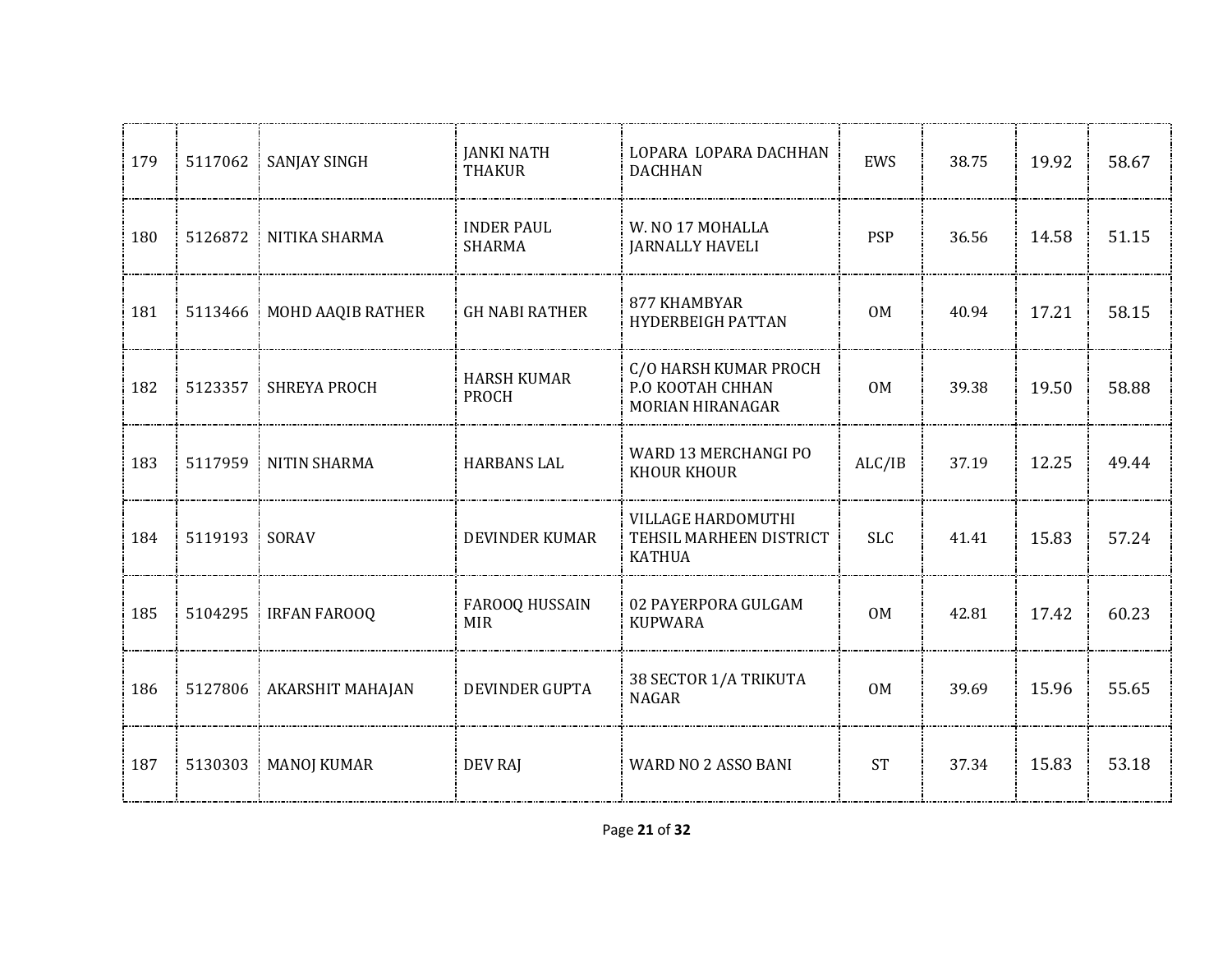| 188 |         | 5124481 YASAR ARFAT                       | <b>GHULAM RASOOL</b>             | 00 MARHOTE SURANKOTE                                                                          | <b>ST</b>      | 34.06 | 14.63 | 48.69 |
|-----|---------|-------------------------------------------|----------------------------------|-----------------------------------------------------------------------------------------------|----------------|-------|-------|-------|
| 189 | 5123857 | <b>ABHISHEK ANAND</b>                     | DARSHAN KUMAR<br><b>ANAND</b>    | 146 SECTOR 1A SOUTH<br><b>EXTENSION TRIKUTA</b><br><b>NAGAR JAMMU</b>                         | 0 <sub>M</sub> | 39.38 | 15.79 | 55.17 |
| 190 |         | 5124393   VISHAL THAPPA                   | <b>DEV RAJ</b>                   | THAPPAS NIVAS LOWER<br>KUPPER BAJALTA JAMMU                                                   | <b>SC</b>      | 36.56 | 16.04 | 52.60 |
| 191 | 5129333 | SHIVAM MAHAJAN<br>÷.                      | <b>DALIP MAHAJAN</b>             | C/O PRINT ART PRESS NAI<br><b>BASTI SATWARI</b>                                               | <b>EWS</b>     | 33.91 | 16.04 | 49.95 |
| 192 | 5106414 | SYED ADNAN FAROOQ<br><b>GILANI</b>        | FAROOQ AHMAD<br>GILANI           | SYED MOHALLA VILLAGE<br><b>JALSHEERI TEHSIL AND</b><br>DISTRICT BARAMULLA<br><b>BARAMULLA</b> | 0M             | 45.78 | 18.46 | 64.24 |
| 193 | 5119036 | <b>PARVEEN CHOUDHARY</b>                  | <b>DALEEP KUMAR</b><br>CHOUDHARY | <b>0 VILL SEHAR BHAWANI</b><br><b>NOWSHERA</b>                                                | ALC/IB         | 37.50 | 14.54 | 52.04 |
| 194 | 5100078 | DANIYAL RASOOL                            | <b>GH RASOOL MALLA</b>           | REHMAT COLONY<br>QAMARABAD QAMARWARI<br>PO PARIMPORA                                          | 0M             | 40.00 | 19.50 | 59.50 |
| 195 | 5109902 | MUDASIR FAROOQ MIR                        | FAROOQ AHMAD<br><b>MIR</b>       | MIG COLONY BEMINA<br>SRINAGAR                                                                 | 0M             | 39.84 | 13.42 | 53.26 |
| 196 | 5102458 | <b>SHAH SAAIB AHMAD</b><br><b>RABBANI</b> | <b>GULAL AHMAD SHAH</b>          | VPO BIDDER HAYATPORA<br><b>KOKERNAG</b>                                                       | <b>OM</b>      | 40.94 | 18.46 | 59.40 |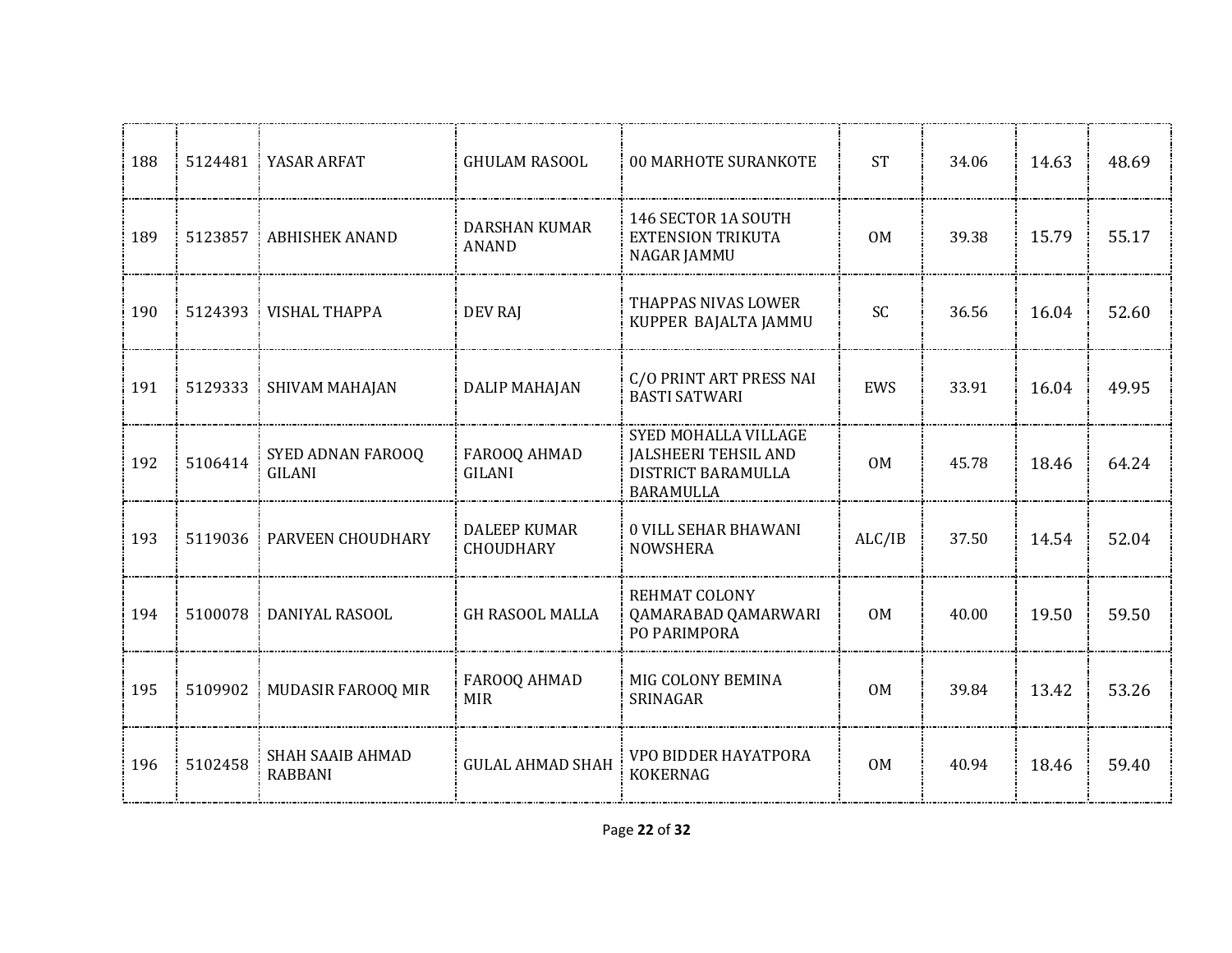| 197 | 5103619 | ZAHID UL ISLAM WANI                      | <b>GH QADIR WANI</b>                    | 115 NEW COLONY<br><b>BANGDARA RESHIPORA</b><br><b>KREERI</b> | EWS            | 34.69 | 13.54 | 48.23 |
|-----|---------|------------------------------------------|-----------------------------------------|--------------------------------------------------------------|----------------|-------|-------|-------|
| 198 |         | 5108451 RAJAT SHARMA                     | <b>DARSHAN KUMAR</b>                    | <b>SHERPUR PAIN SHERPUR</b><br>PAIN HIRANAGAR                | <b>OM</b>      | 42.34 | 17.00 | 59.34 |
| 199 | 5109146 | MOHAMMAD MUQADDAS<br><b>HUSSAIN BHAT</b> | <b>GH HUSSAIN BHAT</b>                  | HUSSAIN HAMED 1<br>KHANPORA BUDGAM                           | <b>OM</b>      | 53.59 | 19.96 | 73.55 |
| 200 | 5123708 | <b>SMRITI SHARMA</b>                     | <b>CHANDER PRAKASH</b><br><b>SHARMA</b> | <b>42 LAKHWANTI COLONY</b><br><b>SUNDERBANI</b>              | <b>PSP</b>     | 41.88 | 15.75 | 57.63 |
| 201 |         | 5126678    VIJAY SHAN                    | <b>CHUNI LAL SHAN</b>                   | <b>25 VILLAGE BUNGAM</b><br>TAGOOD MUGHAL MAIDAN             | 0M             | 39.38 | 18.13 | 57.50 |
| 202 | 5123129 | KULBEER SINGH                            | <b>CHAIN SINGH</b>                      | <b>31 SARH MAHORE</b>                                        | EWS            | 36.09 | 14.46 | 50.55 |
| 203 | 5126196 | <b>SAMEER FIROZ</b>                      | FIROZ MOHD                              | KELLAR SOUTHA P/O<br><b>MALOTHI BHALLA</b>                   | <b>OM</b>      | 41.72 | 15.71 | 57.43 |
| 204 | 5110990 | MOHAMMAD MUTAHHAR<br><b>HUSSAIN BHAT</b> | <b>GH HUSSAIN BHAT</b>                  | <b>HUSSAIN HAMED 1</b><br>KHANPORA BUDGAM                    | 0 <sub>M</sub> | 43.44 | 19.83 | 63.27 |
| 205 |         | 5113594 YOUNIS BASHIR                    | <b>BASHIR AHMAD</b><br><b>LONE</b>      | <b>52 NIHAMA PAMPORE</b><br><b>NIHAMA</b>                    | <b>RBA</b>     | 39.06 | 15.96 | 55.02 |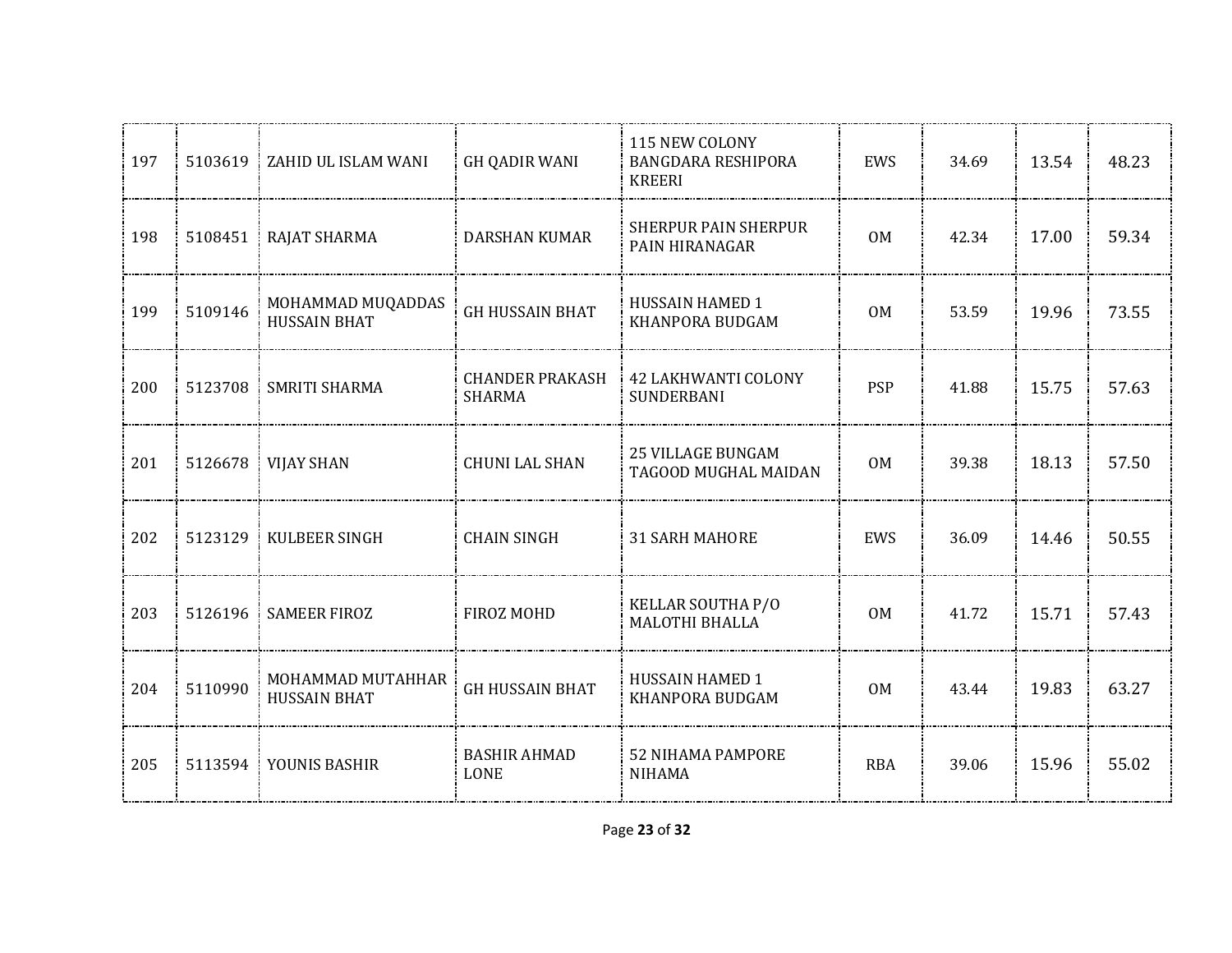| 206 | 5115136 | <b>ADARSH SAMBYAL</b>            | <b>BALWAN SINGH</b>                   | WARD NO 9 SAMBA NEAR<br><b>GEETA BHAWAN SAMBA</b>                   | 0 <sub>M</sub> | 44.69 | 17.08 | 61.77 |
|-----|---------|----------------------------------|---------------------------------------|---------------------------------------------------------------------|----------------|-------|-------|-------|
| 207 |         | 5125338   VIKAS KUNDAL           | <b>BANARSI LAL</b>                    | 05 VILLAGE KARYAL KHURD<br>PO ALLAH ARNIA                           | SC             | 34.38 | 15.83 | 50.21 |
| 208 | 5130414 | <b>MOHD ASIF</b>                 | <b>BASHIR HUSSAIN</b>                 | 01 AZMATABAD<br>THANNAMANDI                                         | <b>PSP</b>     | 36.72 | 16.00 | 52.72 |
| 209 | 5108142 | MUHAMMAD RASEKH<br><b>BANDAY</b> | <b>FAYAZ AHMAD</b><br><b>BANDAY</b>   | FP SHOP NEAR JK BANK<br><b>BEERWAH</b>                              | 0M             | 42.66 | 19.88 | 62.53 |
| 210 | 5100570 | MOHD OWASE BHAT                  | FAROOQ AHMAD<br><b>BHAT</b>           | 48 ZALOOWA CHADOORA                                                 | EWS            | 34.38 | 17.21 | 51.58 |
| 211 | 5129928 | <b>AKHILESH SHARMA</b>           | <b>BHAJAN LAL</b><br><b>SHARMA</b>    | 82 POOJA COLONY LOWER<br>THATHAR BANTALAB                           | 0 <sub>M</sub> | 43.59 | 19.50 | 63.09 |
| 212 | 5124760 | VISHAVJEET BANDRAL               | <b>BALKAR SINGH</b><br><b>BANDRAL</b> | NEAR SHIV MANDIR WARD<br>NO 6 BHORTHAIN BERA<br><b>DHANI KATHUA</b> | 0M             | 39.84 | 18.67 | 58.51 |
| 213 | 5123317 | <b>ATUL RAINA</b>                | <b>CHAMAN KUMAR</b>                   | VILLAGE GHAI BHAJWAL<br>POST OFFICE BANPURI<br><b>SUNDER BANI</b>   | 0 <sub>M</sub> | 43.44 | 17.17 | 60.60 |
| 214 | 5113800 | <b>MOHD IBRAR</b>                | <b>BARKET HUSSAIN</b>                 | NIL R/O NEROJAL NEROJAL<br>THANNAMANDI                              | <b>ST</b>      | 34.38 | 17.17 | 51.54 |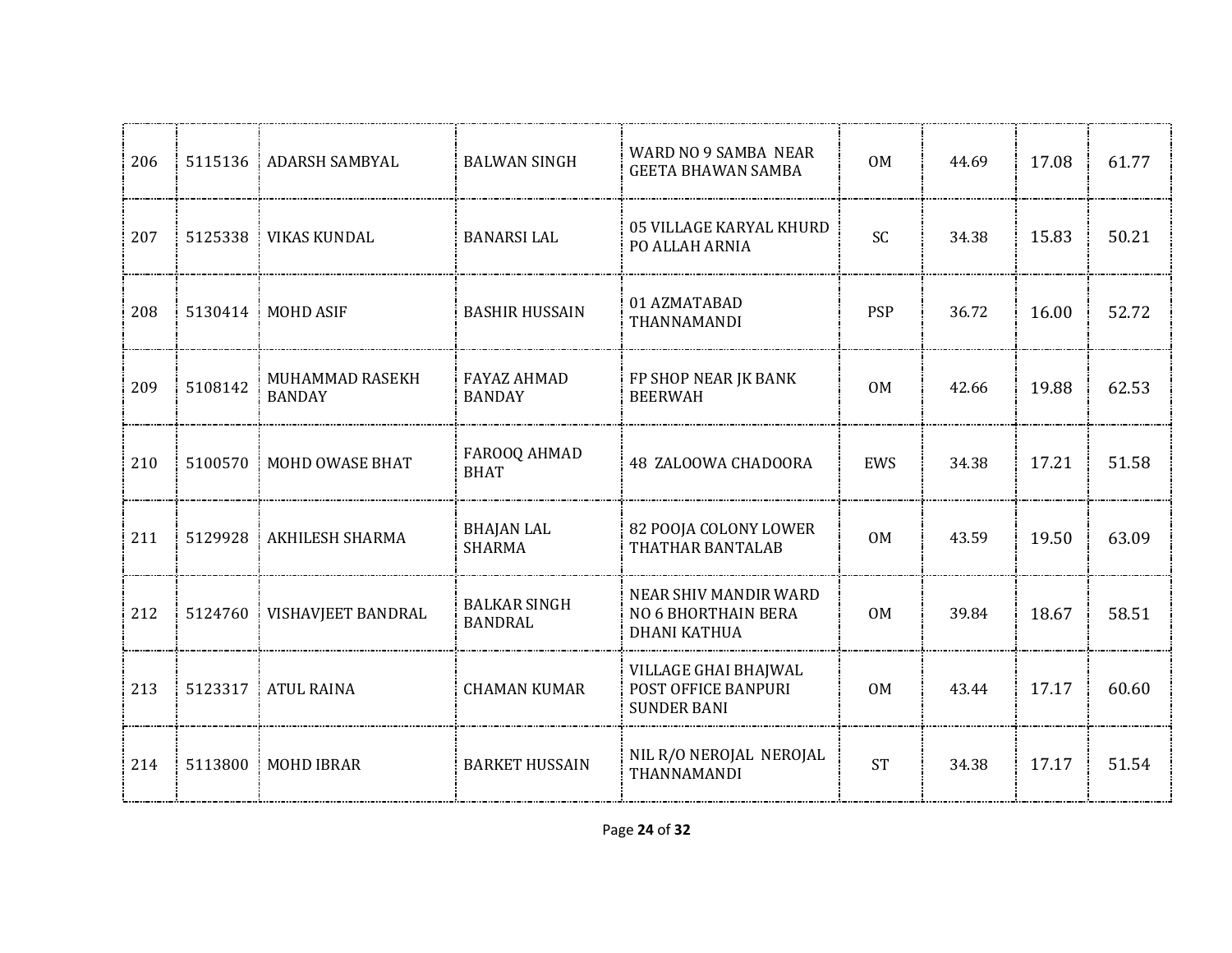| 215 | 5100223 | SHOIAB MOHAMMAD<br><b>MIR</b> | <b>GH MOHAMMAD MIR</b> | 63 DACHIGAM BANDIPORA                                          | 0 <sub>M</sub> | 39.69 | 14.63 | 54.31 |
|-----|---------|-------------------------------|------------------------|----------------------------------------------------------------|----------------|-------|-------|-------|
| 216 | 5129787 | INDICA GUPTA                  | <b>ASHOK GUPTA</b>     | 125/A SHIALIK PURAM<br><b>JANIPUR COLONY</b>                   | 0 <sub>M</sub> | 39.53 | 19.57 | 59.10 |
| 217 | 5106521 | MUJTAHID MAMOON ALI           | <b>ALI MUHAMMAD</b>    | 92 ALNOOR COLONY<br><b>HYDERPORA BYEPASS</b>                   | <b>OM</b>      | 44.22 | 16.00 | 60.22 |
| 218 | 5118208 | <b>MOHD ANJUM</b>             | <b>BASHIR AHMED</b>    | 41 WARD NO 1 GANGOT<br><b>MAHORE MAHORE</b>                    | <b>ST</b>      | 42.81 | 17.29 | 60.10 |
| 219 | 5125980 | <b>MAMTA SHARMA</b>           | ASHOK RAJ SHARMA       | CHHAN MATLONI CHHAN<br><b>MATLONI GHAGWAL</b>                  | 0 <sub>M</sub> | 45.94 | 18.36 | 64.29 |
| 220 | 5102919 | SAYIB KHALIQ                  | ABDUL KHALIQ DAR       | 197 PRIME COLONY SHEKH<br><b>PORA</b>                          | <b>OM</b>      | 42.19 | 18.46 | 60.65 |
| 221 | 5122183 | HIRDEYJEET SINGH              | <b>ATTAR SINGH</b>     | MAIN ROAD BAGGA MARH<br>TEHSIL R S PURA JAMMU                  | <b>SLC</b>     | 40.94 | 15.93 | 56.87 |
| 222 | 5119284 | SIMRANJIT KOUR                | <b>ATTAR SINGH</b>     | MAIN ROAD BAGGA MARH<br>PO KOTLI SHAH DOULA<br>TEHSIL R S PURA | <b>SLC</b>     | 42.66 | 17.04 | 59.69 |
| 223 | 5123540 | <b>DWARKA GAADHI</b>          | <b>BALAK RAM</b>       | VILLAGE SHIBU CHAK PO<br>NANDPUR BISHNAH JAMMU                 | <b>SLC</b>     | 51.72 | 18.36 | 70.08 |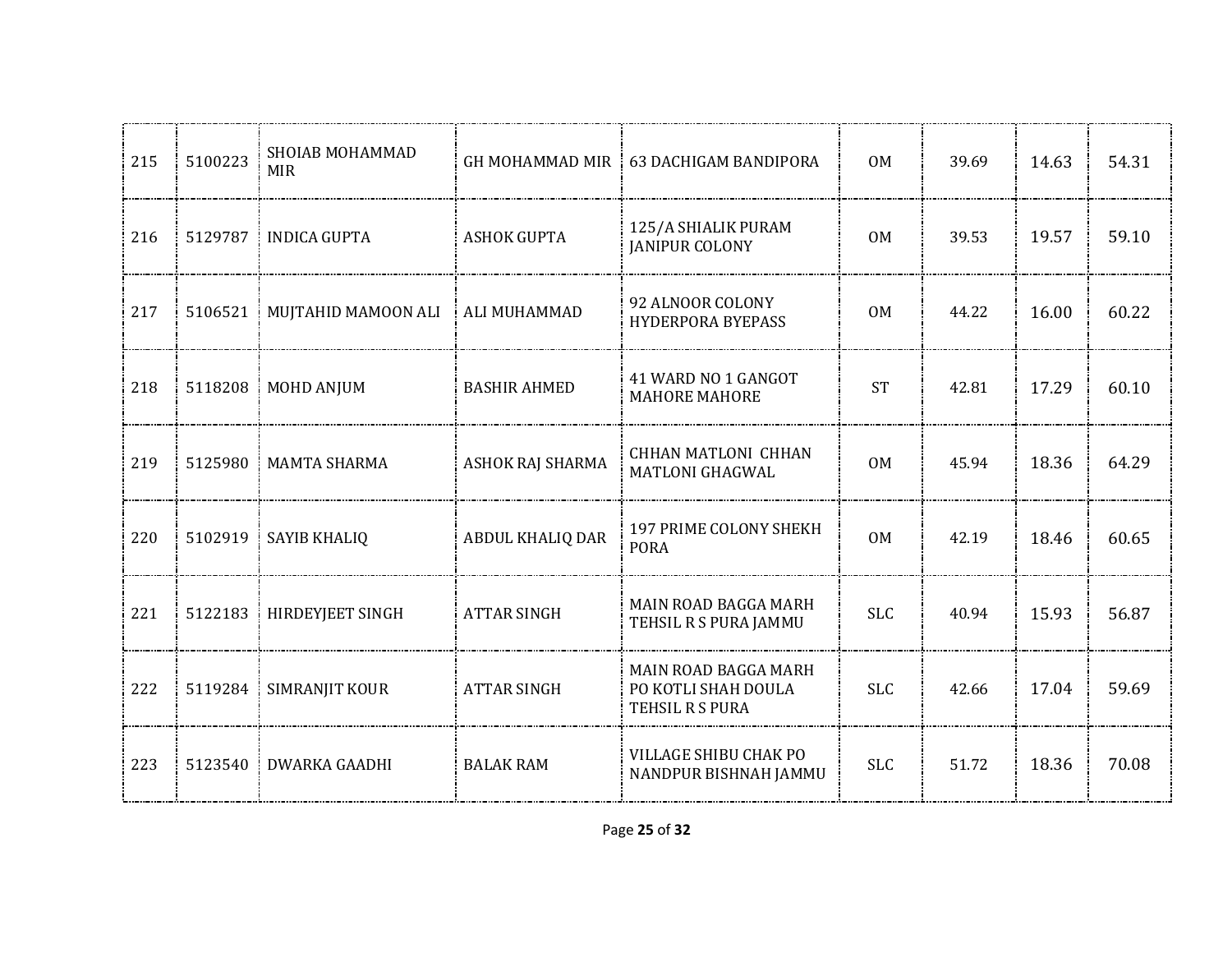| 224 | 5126685 | ARIF HUSSAIN             | <b>ALI HUSSAIN</b>  | <b>CHINORE NEAR COVENTRY</b><br>SCHOLARS SCHOOL JAMMU               | <b>ST</b>      | 36.56 | 18.25 | 54.81 |
|-----|---------|--------------------------|---------------------|---------------------------------------------------------------------|----------------|-------|-------|-------|
| 225 |         | 5110158 ISHAAN AZIZ      | <b>AZIZ LONE</b>    | 228 SECTOR-2 GULBERG<br><b>COLONY HYDERPORA</b><br><b>HYDERPORA</b> | 0 <sub>M</sub> | 47.66 | 19.89 | 67.55 |
| 226 | 5126748 | VISHAL CHOUDHARY         | DARBARI LAL         | 76 WARD NO. 8 R S PURA                                              | 0 <sub>M</sub> | 42.97 | 14.93 | 57.90 |
| 227 | 5114087 | <b>RAHUL KUMAR</b>       | <b>BALDEV RAM</b>   | SIMBLAWALI NEAR PTTI<br>THALORI VIJAYPUR<br><b>VIJAYPUR</b>         | <b>SC</b>      | 36.88 | 17.25 | 54.13 |
| 228 |         | 5120734 AVISHAKE RAINA   | AYODHYA NATH        | <b>164 PRAT SUNDERBANI</b>                                          | <b>PSP</b>     | 40.16 | 15.75 | 55.91 |
| 229 | 5125456 | <b>AABID LATIF</b><br>÷. | <b>ABDUL LATIF</b>  | <b>GULMANA PARSHOOLA</b><br><b>GULMANA MOHALLA DODA</b>             | <b>RBA</b>     | 37.81 | 17.25 | 55.06 |
| 230 | 5129090 | <b>VISHAL KRISHAN</b>    | <b>BAL KRISHAN</b>  | VILLAGE BELI CHANARA<br><b>JAKYAS TEHSIL GANDOH</b>                 | SC             | 34.53 | 18.43 | 52.96 |
| 231 | 5129298 | SOFIA SAINI              | <b>BASANT SINGH</b> | H NO 10 WARD NO 7 ARNIA<br><b>ARNIA</b>                             | ALC/IB         | 38.59 | 19.57 | 58.17 |
| 232 | 5116254 | <b>SAHIL VERMA</b>       | ANIL KUMAR VERMA    | <b>HOUSE NUMBER 108</b><br>STREET NUMBER 5 SHAKTI<br>NAGAR JAMMU    | 0M             | 41.56 | 15.96 | 57.52 |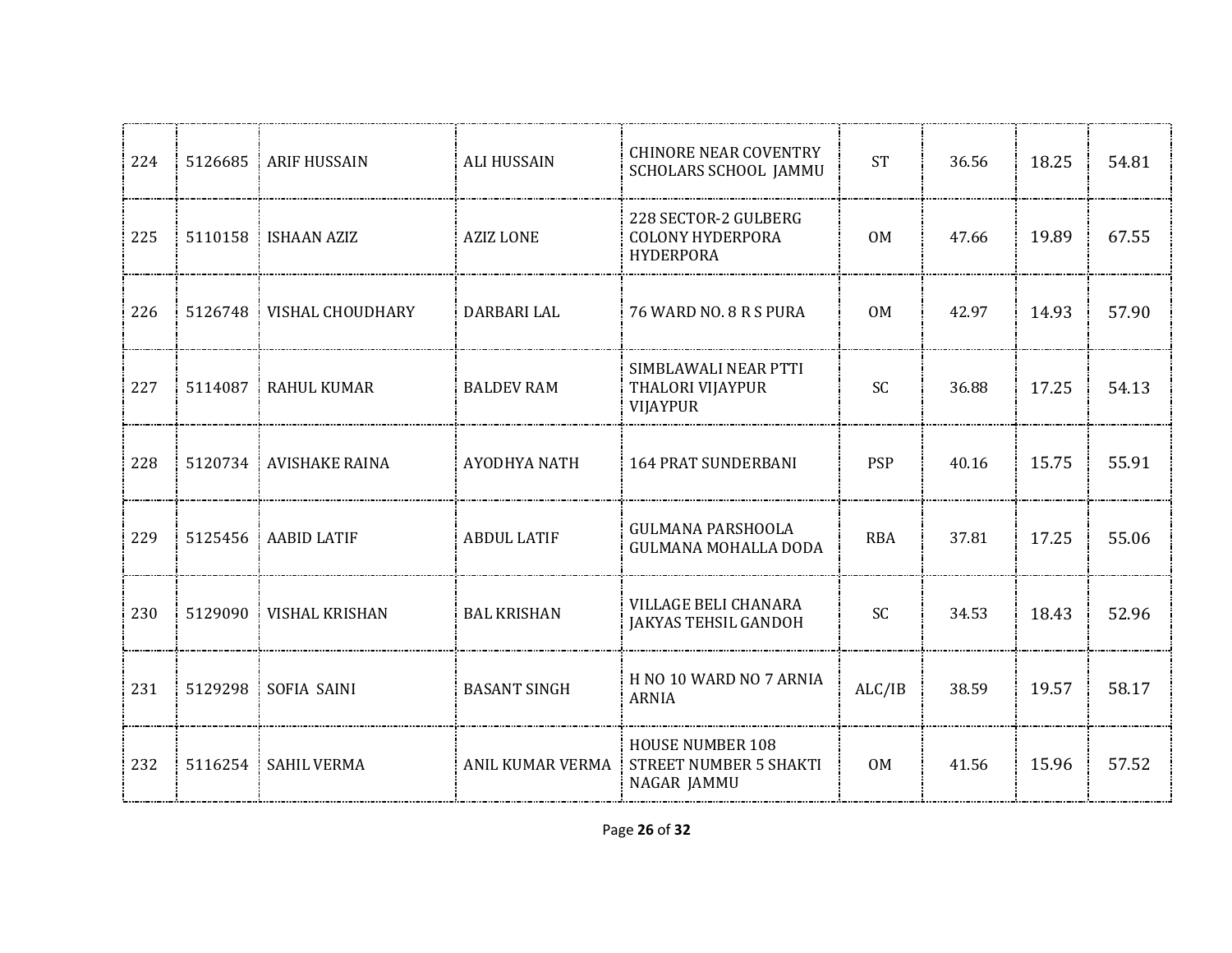| 233 |         | 5119703   NAVEED IQBAL MALIK  | JAVEED IQBAL<br><b>MALIK</b>         | HOUSE NO. 116 WARD NO.<br><b>14 NEAR SSP RESIDENCE</b><br><b>DODA CITY</b> | <b>RBA</b>     | 40.16 | 15.92 | 56.07 |
|-----|---------|-------------------------------|--------------------------------------|----------------------------------------------------------------------------|----------------|-------|-------|-------|
| 234 |         | 5129574 PUSHPA DEVI           | AMAR SINGH                           | 73 BAJMASTA RAMBAN                                                         | RBA            | 38.75 | 18.25 | 57.00 |
| 235 |         | 5127135   SHUVAM VERMA        | <b>MADAN LAL</b>                     | N/A VPO DABLEHAR<br>TEHSIL-R.S.PURA                                        | 0 <sub>M</sub> | 45.94 | 17.21 | 63.15 |
| 236 |         | 5101496   YAVAR AHAD          | ABDUL AHAD GANAI                     | NASEEM BAGH A<br>KRANKSHIVAN COLONY<br><b>SOPORE</b>                       | 0M             | 42.34 | 15.88 | 58.22 |
| 237 |         | 5118457 ARUN MANKOTIA         | PURAN CHAND                          | <b>VILLAGE MALTI RANG</b><br>RAMNAGAR                                      | <b>RBA</b>     | 37.50 | 09.75 | 47.25 |
| 238 |         | 5110425   SAQIB RASHID        | <b>ABDUL RASHID</b><br><b>LONE</b>   | NASSU BADRAGUND<br>QAZIGUND QAZIGUND                                       | <b>OM</b>      | 43.28 | 19.96 | 63.24 |
| 239 | 5103531 | <b>IRSHAD AHMAD WAR</b>       | AB SATAR WAR                         | 345 WARPORA SOPORE<br><b>SOPORE</b>                                        | OM/PHC         | 25.63 | 09.79 | 35.42 |
| 240 |         | 5113645   HIMAYOON MAJEED MIR | <b>AB MAJEED MIR</b>                 | <b>105 F BAGH I FIRDOUS</b><br>HANJIWERA BALA PATTAN                       | 0 <sub>M</sub> | 41.56 | 18.46 | 60.02 |
| 241 |         | 5128413 PARAMVEER SINGH       | <b>ARJUN SINGH</b><br><b>SUMBRIA</b> | HEWAGAN SUJMATNA<br><b>BANIHAL</b>                                         | <b>RBA</b>     | 44.38 | 17.00 | 61.38 |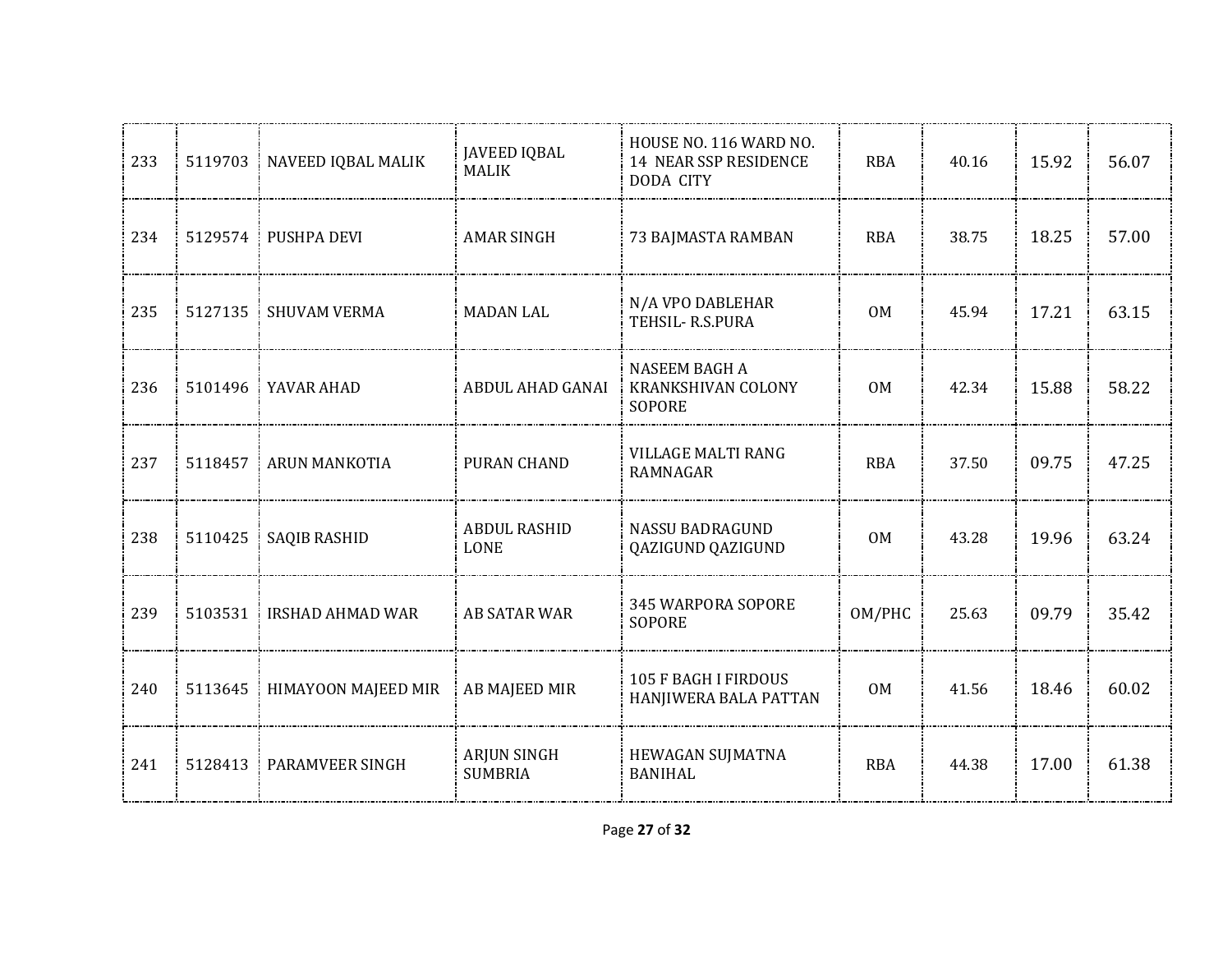| 242 | 5121676 | <b>JASVINDER SINGH</b>      | <b>SURAM SINGH</b>       | AMROH V.P.O AMROH<br><b>RAMNAGAR</b>                                     | <b>RBA</b>     | 38.28 | 10.83 | 49.11 |
|-----|---------|-----------------------------|--------------------------|--------------------------------------------------------------------------|----------------|-------|-------|-------|
| 243 | 5128375 | ARUN MANHAS                 | ANGREZ SINGH             | 103 VILLAGE PEMASSA<br><b>BHELLA</b>                                     | <b>RBA</b>     | 43.13 | 17.00 | 60.13 |
| 244 | 5104528 | <b>MUZAMIL RASHID</b><br>÷. | AB RASHID DAR            | E-376 ASHMUJI KULGAM                                                     | 0M             | 45.00 | 16.13 | 61.13 |
| 245 | 5100102 | <b>AAMIR RASHID VAID</b>    | <b>ABDUL RASHID VAID</b> | <b>BONGAM BATAKOTE</b><br>PAHALGAM                                       | <b>RBA</b>     | 41.41 | 15.92 | 57.32 |
| 246 | 5112579 | <b>ABDUL KAVEY MIR</b>      | <b>ABDUL REHMAN MIR</b>  | MIR MOHALLA KAWARIGAM<br>ACHABAL ANANTNAG                                | 0M             | 39.38 | 17.17 | 56.54 |
| 247 | 5100082 | SAQIB KHALIQ                | ABDUL KHALIQ DAR         | 197 PRIME COLONY<br><b>SHEKHPORA</b>                                     | <b>OM</b>      | 47.19 | 19.75 | 66.94 |
| 248 | 5117165 | <b>VARUN GUPTA</b>          | <b>ASHOK GUPTA</b>       | 306 HAZURI BAGH ROAD<br>BOHRI TALAB TILLO JAMMU                          | 0M             | 46.09 | 18.13 | 64.22 |
| 249 | 5128009 | <b>DALWINDER SINGH</b>      | KIRPAL SINGH             | KHOUR DEONIAN MIRAN<br>SAHIB RANBIR SINGH PURA                           | 0 <sub>M</sub> | 39.38 | 15.79 | 55.17 |
| 250 |         | 5105458 ADAM AIJAZ          | AIJAZ AHMAD MIR          | 126C NEAR AHLI HADIS<br><b>JAMIA QADIM LONE</b><br>MOHALLA OLD CHANAPORA | 0 <sub>M</sub> | 41.88 | 18.46 | 60.33 |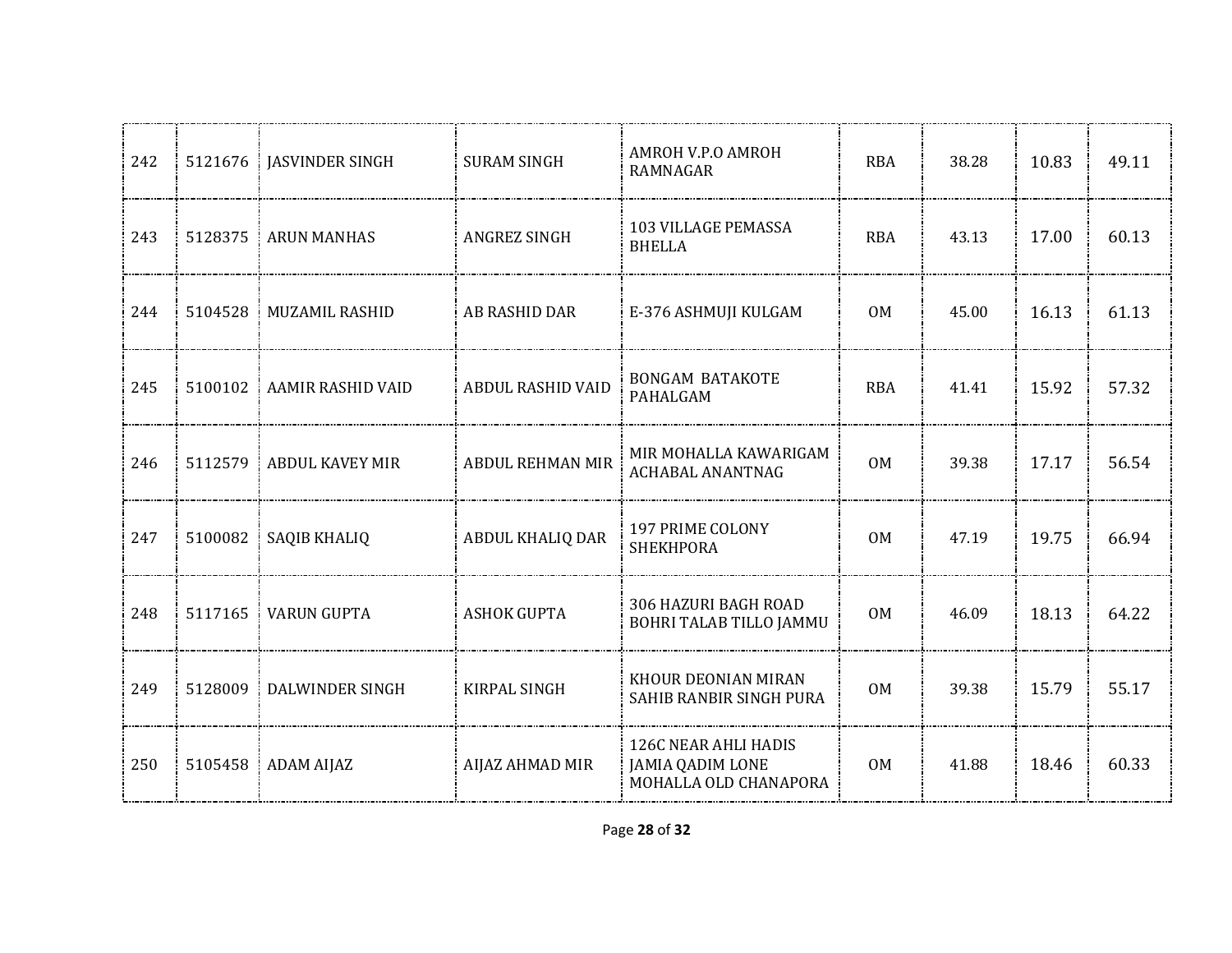| 251 | 5110747 | SHAHNAWAZ MANZOOR                    | <b>MANZOOR AHMAD</b><br><b>SHAH</b>         | <b>49 NEAR POLICE STATION</b><br>KULGAM KULGAM                               | OM/PHC         | 23.44 | 12.29 | 35.73 |
|-----|---------|--------------------------------------|---------------------------------------------|------------------------------------------------------------------------------|----------------|-------|-------|-------|
| 252 | 5100817 | <b>IRSHAD JEELANI</b>                | <b>LATE GH JEELANI</b>                      | 47 DILDAR BAGH KARNAH                                                        | <b>PSP</b>     | 37.50 | 18.54 | 56.04 |
| 253 | 5129833 | LAKASH AGASTAM                       | <b>BHUSHAN BEHARI</b>                       | 133 W.NO.6 KARAN NAGAR                                                       | <b>SC</b>      | 50.31 | 16.00 | 66.31 |
| 254 | 5109442 | MIYA NOORANIE GOJAR<br><b>PASWAL</b> | MIYA GULZAR<br><b>AHMAD GOJAR</b><br>PASWAL | 106 MARGUND KANGAN                                                           | <b>ST</b>      | 34.69 | 17.00 | 51.69 |
| 255 | 5104621 | SHAH FAHAD RIYAZ                     | RIYAZ AHMAD SHAH                            | <b>SECTOR 1 GULBERG</b><br><b>COLONY HYDERPORA</b>                           | 0M             | 39.84 | 19.67 | 59.51 |
| 256 | 5124179 | <b>SANDEEP KUMAR</b>                 | <b>SATISH KUMAR</b>                         | <b>46 MEHRA NAGROTA</b><br><b>RAJOURI</b>                                    | <b>PSP</b>     | 36.56 | 13.38 | 49.94 |
| 257 | 5108440 | KAMRAN MAQBOOL<br><b>MALIK</b>       | MOHD MAQBOOL<br><b>MALIK</b>                | MALIK MOHALLA LASJAN                                                         | 0M             | 39.53 | 17.29 | 56.82 |
| 258 | 5111043 | <b>ABDUL ROUF DAR</b>                | <b>GH RASOOL DAR</b>                        | 142 GORIPORA BEERWAH                                                         | <b>RBA</b>     | 41.09 | 19.64 | 60.74 |
| 259 | 5119620 | <b>VARUN MAGOTRA</b>                 | RAJINDER BHUSHAN                            | <b>164 NEAR RAM SHARNAM</b><br>ASHRAM SHANTI NAGAR<br>TOP SHERKHANIA PALOURA | 0 <sub>M</sub> | 39.53 | 18.21 | 57.75 |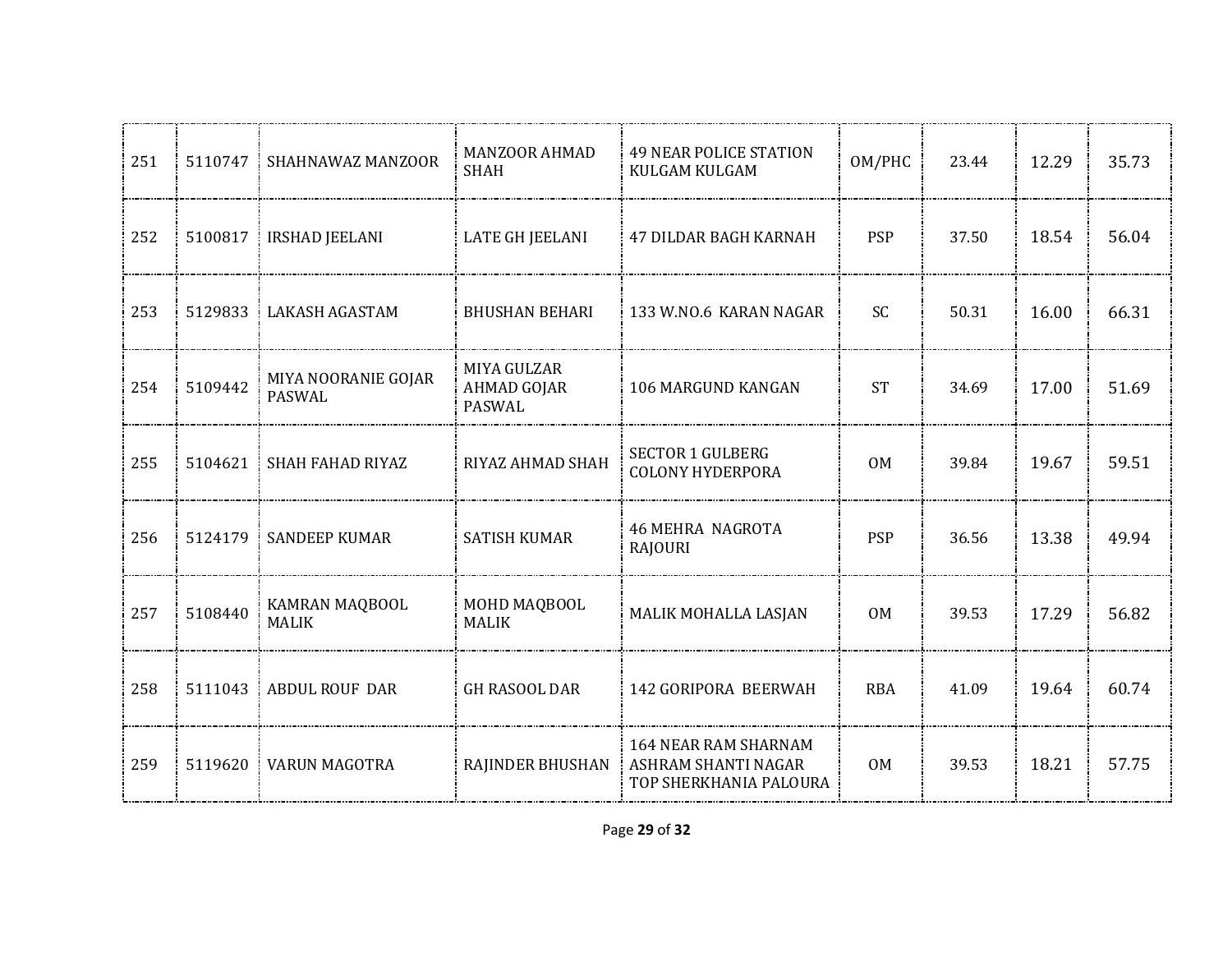| 260 | 5128828 | PUNEET SHARMA        | <b>PUSHAP KUMAR</b><br><b>SHARMA</b>    | NEAR VPO LAMBERI TEH-<br>NOWSHERA DISTT-RAJOURI                   | <b>OM</b>  | 43.59                       | 17.29 | 60.88 |
|-----|---------|----------------------|-----------------------------------------|-------------------------------------------------------------------|------------|-----------------------------|-------|-------|
| 261 | 5111486 | QYSAR AHMAD WANI     | <b>GHULAM MOHMMAD</b><br><b>WANI</b>    | <b>CHEWA BUDGAM NARBAL</b>                                        | 0M         | 42.03                       | 16.04 | 58.07 |
| 262 | 5114745 | RAHUL SHARMA         | <b>SURAM DASS</b>                       | 0 SAMWAN PO<br>PALLANWALA KHOUR                                   | ALC/IB     | 37.19                       | 12.21 | 49.40 |
| 263 | 5129061 | SNEHAL BOGAL         | <b>BABU RAM</b>                         | 154, WARD NO.01,<br>UDHAMPUR.                                     | SC         | 40.47                       | 18.43 | 58.90 |
| 264 | 5125489 | <b>KARAN SINGH</b>   | YOG RAJ SINGH                           | VILLAGE TRIDWAN P/O<br>HATLI KATHUA                               | RBA/PHC    | 30.31                       | 09.79 | 40.10 |
| 265 | 5124331 | SHEIKH ADIL HUSSAIN  | <b>TASADUQ HUSSAIN</b><br><b>SHEIKH</b> | H NO 29 VILLAGE KHALU<br><b>BHADERWAH</b>                         | <b>RBA</b> | 40.00                       | 18.61 | 58.61 |
| 266 | 5125858 | <b>SOHAIL YOUNIS</b> | <b>MOHD YOUNIS</b>                      | <b>49 FATEHPUR DANNA</b><br><b>JATTAN RAJOURI</b>                 | EWS        | 35.78                       | 17.04 | 52.82 |
| 267 | 5130620 | SOHAIL CHOUDHARY     | <b>MOHD SHAFI</b>                       | 5 WARD NO.5 VILL. KHARA<br><b>MADHANA BARI</b><br><b>BRAHMANA</b> | <b>ST</b>  | <b>CANDIDATURE REJECTED</b> |       |       |
| 268 | 5109075 | RIFAT MUNTAHA        | MOHD AMIN<br><b>RATHER</b>              | 715/KHEE JOGIPORA KHEE<br><b>JOGIPORA KULGAM KULGAM</b>           | EWS        | 34.38                       | 16.96 | 51.34 |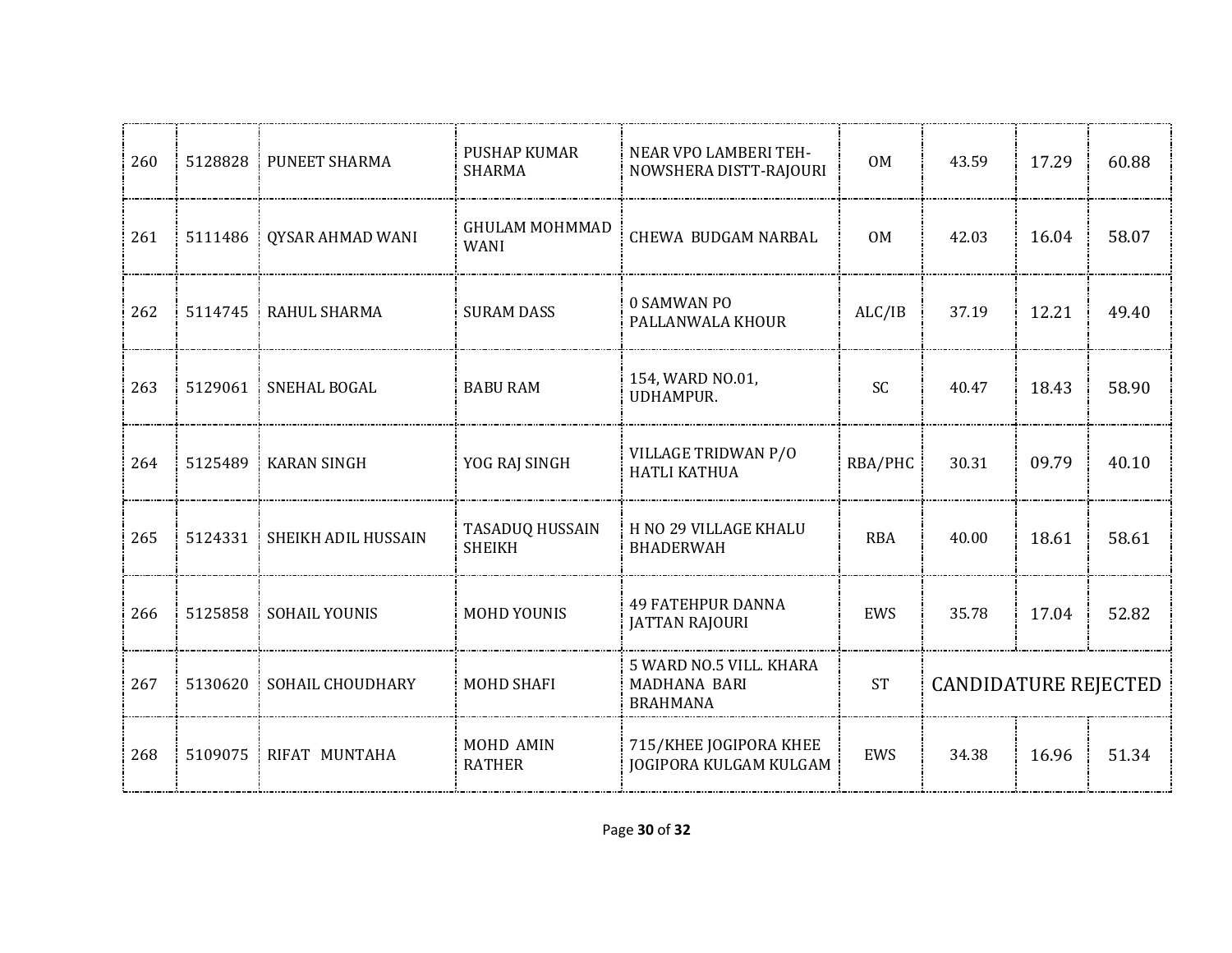| 269 |         | 5121220 ADITYA SAMBYAL    | <b>GULAB SINGH</b>           | MANDI KEHLI TEHSIL<br><b>SAMBA SAMBA</b>                | EWS            | 34.38 | 13.21 | 47.59         |
|-----|---------|---------------------------|------------------------------|---------------------------------------------------------|----------------|-------|-------|---------------|
| 270 |         | 5129580 NIKHIL DUBEY      | <b>MOHAN SHARMA</b>          | 68 4 WARD NO 49 SHANKAR<br>NAGAR CHANNI RAMA            | <b>OM</b>      | 39.38 | A     | <b>ABSENT</b> |
| 271 |         | 5102398   MOHD ALTAF      | MOHD YOUSUF<br><b>AKHOON</b> | <b>46 SOGAM CHADOORA</b>                                | <b>RBA</b>     | 39.38 | 14.68 | 54.05         |
| 272 | 5117653 | <b>SANDEEP SINGH</b>      | <b>GURMEET SINGH</b>         | <b>VILLAGE BARERI NEAR BSF</b><br>CAMP NOWSHERA JAMMU   | PSP/PHC        | 31.09 | 10.46 | 41.56         |
| 273 |         | 5122769   KUSHAL SOHAAL   | <b>ASHOK KUMAR</b>           | VILLAGE-LANGOTIAN<br>MIRAN SAHIB R.S.PURA               | SC             | 36.56 | 18.46 | 55.03         |
| 274 |         | 5103334 YOUNIS MAQBOOL    | MOHD MAQBOOL PIR             | <b>40 SHALPORA RUDBUG</b><br>DRUGMULLA                  | OM/PHC         | 32.66 | 09.39 | 42.05         |
| 275 | 5122515 | ROHIT SHARMA              | <b>DEPUTY NATH</b>           | RAILWAY LINE KOTLI SHAH<br>DOULA R.S.PURA               | <b>OM</b>      | 42.97 | 18.32 | 61.29         |
| 276 | 5117135 | ROHIT KUMAR               | DEV RAJ SHARMA               | 32 MELA WARD NO.6<br>HIRANAGAR                          | OM/PHC         | 30.78 | 12.29 | 43.07         |
| 277 | 5118132 | <b>SHAHEER ZAFFAR TAK</b> | ZAFFAR ULLAH TAK             | <b>GREEN COLONY NAGAR</b><br><b>BHADERWAH BHADERWAH</b> | 0 <sub>M</sub> | 39.53 | 12.39 | 51.92         |